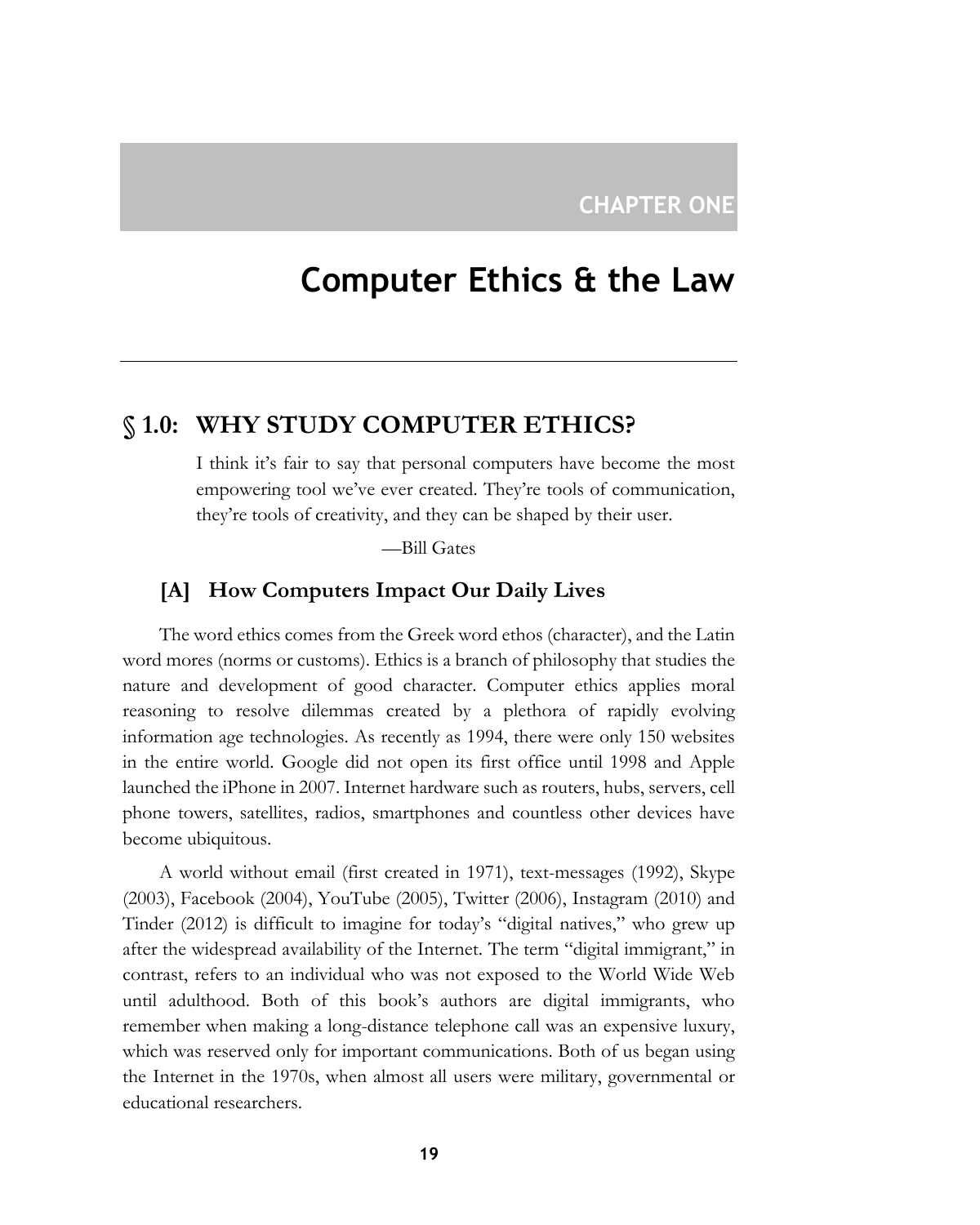Advertisers have a marketing category called "digital resisters" for digital immigrants who still fax documents, write physical checks and refuse to use email or social networks. Michael Rustad often chides Tom Koenig for wearing a wristwatch and using landlines for most telephone calls. Michael's daughter Erica, who is a digital native raised in a media-rich world, criticizes him for rarely sending text messages and never using emojis. Digital natives casually send emails, update their calendars, check the weather forecast, access databases, play games, get traveling directions, make financial transactions and perform countless other everyday tasks online.

When Psion Corporation released the first Personal Digital Assistants (PDAs) in 1984, only a few visionaries could foresee the smartphone applications that would become omnipresent three decades later. The first mobile telephones with Internet connectivity did not arrive until 1999. By 2008, there were more devices connected to the Internet than people on Earth. As of April 2017, Apple's App Store had 2.2 million products, while Google Play boasted 2.8 million applications.

Technological advances are testing moral and legal boundaries on an unprecedented scale. "Computer systems design and related services" is the most rapidly growing industrial category in the U.S. economy. Private companies in this field increased their sales by 18% in 2016, more than twice the 6.8% growth rate of the average corporation.**<sup>1</sup>** The software industry increased its direct employment "from 778,000 jobs in 1990 and 1,083,000 jobs in 1995, to 2,095,000 in 2010 and 2,501,000 in 2014."**<sup>2</sup>** The average American spends nearly two hours a day on social media websites. Nearly one in five Americans report being online "almost constantly." Reevaluations of morality, human rights and the proper role of government regulation must evolve to address these technological and cultural developments.

### **[B] Computer Ethics and the Law: Past, Present, Future**

In Roman mythology, Janus, the god of beginnings, had two faces, one looking to the past and one to the future. Law and ethics, too, are Janus-faced because they must evaluate the past with an eye toward future developments. While every computer ethics book describes scores of legal rules, we are the first to follow Mahatma Gandhi's lead in systematically treating law as a form of "codified ethics." Law incorporates ethical norms that "are propositions about how values ought to be distributed, including those... like power, respect, knowledge, safety, health, comfort and convenience."**3**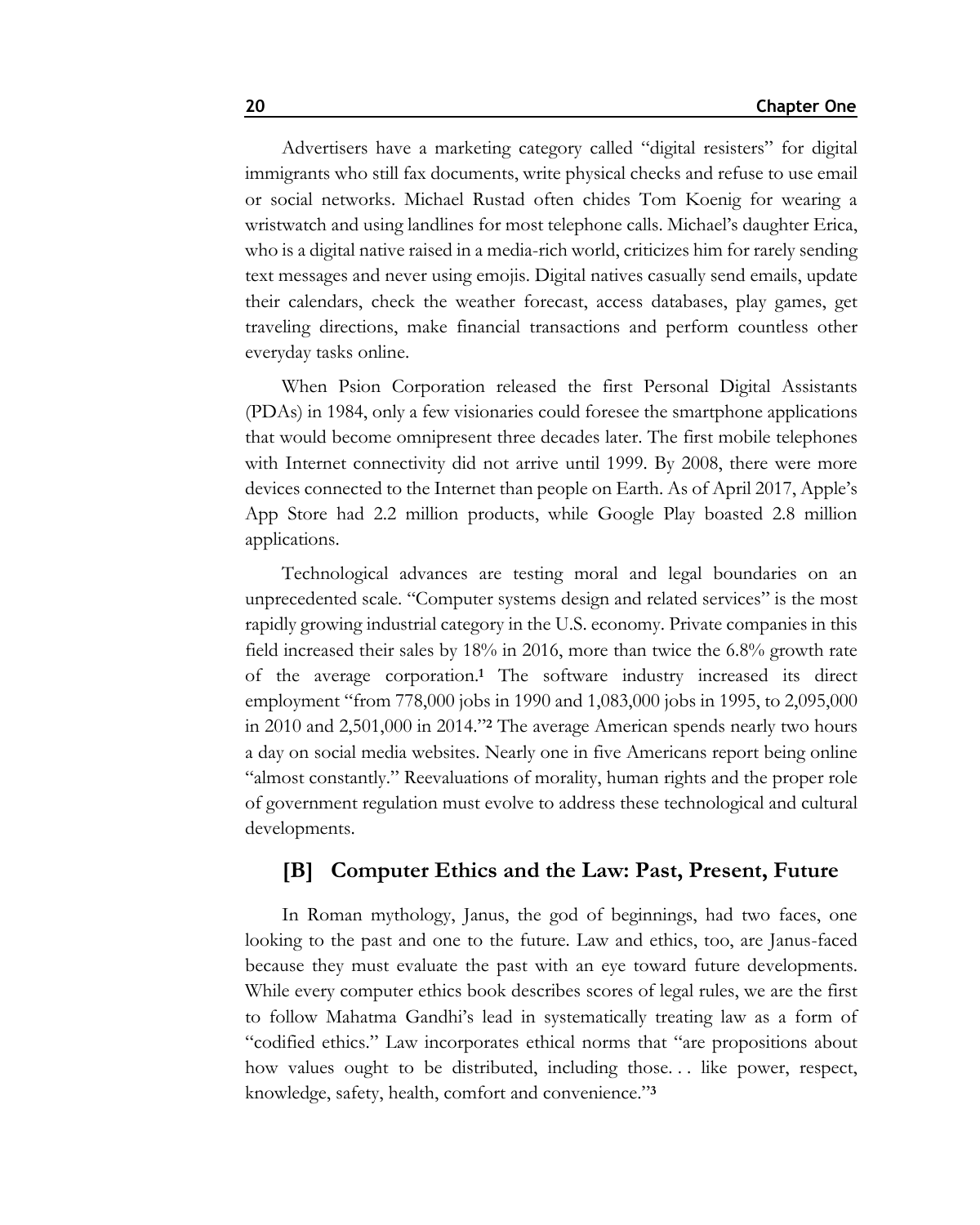Ethical disputes are often fought out in the court system. Gender discrimination in Silicon Valley's top companies, for example, is an endemic problem that requires a strong ethical culture to root out workplace inequities. In August 2017, James Damore was fired for posting a ten-page memo critical of what he labeled "Google's Ideological Echo Chamber."**<sup>4</sup>** In his internal posting, he charged that Google was "pressing individual managers to increase diversity" by hiring women and minorities even if they were less qualified.**<sup>5</sup>** Google fired Damore on the grounds that his "memo promoted harmful gender stereotypes and violated its code of conduct."**<sup>6</sup>**

Google, like many other information technology leaders, strongly values a diverse work force. In an employment-at-will workplace, Google has a legal right to terminate an employee who violates its code of corporate conduct. Damore is reportedly considering suing for wrongful dismissal, perhaps alleging a violation of Section 7 of the National Labor Relations Act that bars employers from interfering with "concerted activities" to improve the workplace. Damore would face an uphill battle because federal labor law requires a showing that this protected form of expression relates to labor union organizing or similar activities.

## **[C] Law Lags Behind Technological Advances**

## **(1) What Is Legal Lag?**

"Legal lag" occurs when legal institutions fail to keep up with changing societal conditions. A rapid change in one social institution requires readjustments in the other parts of the culture. Justice Benjamin Cardozo argued that law must continually evolve to deal with emergent social realities: "The inn that provides shelter for the night is not the journey's end. The law, like the traveler, must be ready for the morrow. It must have a principle of growth."**<sup>7</sup>**

New technologies often take many years to reshape other social institutions. The development of reliable electrical power in the 1870s, for example, did not immediately displace steam power. The steam-driven factory was organized around a central drive shaft, while electricity worked best in a less centralized factory setting. Reorganizing the workplace around the assembly line versus the drive shaft required decades of adjustment.**<sup>8</sup>** Recent advances in artificial intelligence will require similar social, ethical and legal reconfiguration over the next decades.

Today, technology is on an exponential expansion curve that is impacting everything—everywhere. Changes of a scale that once took centuries now happen in a few years. Not long ago, Facebook was a dorm-room dating site, mobile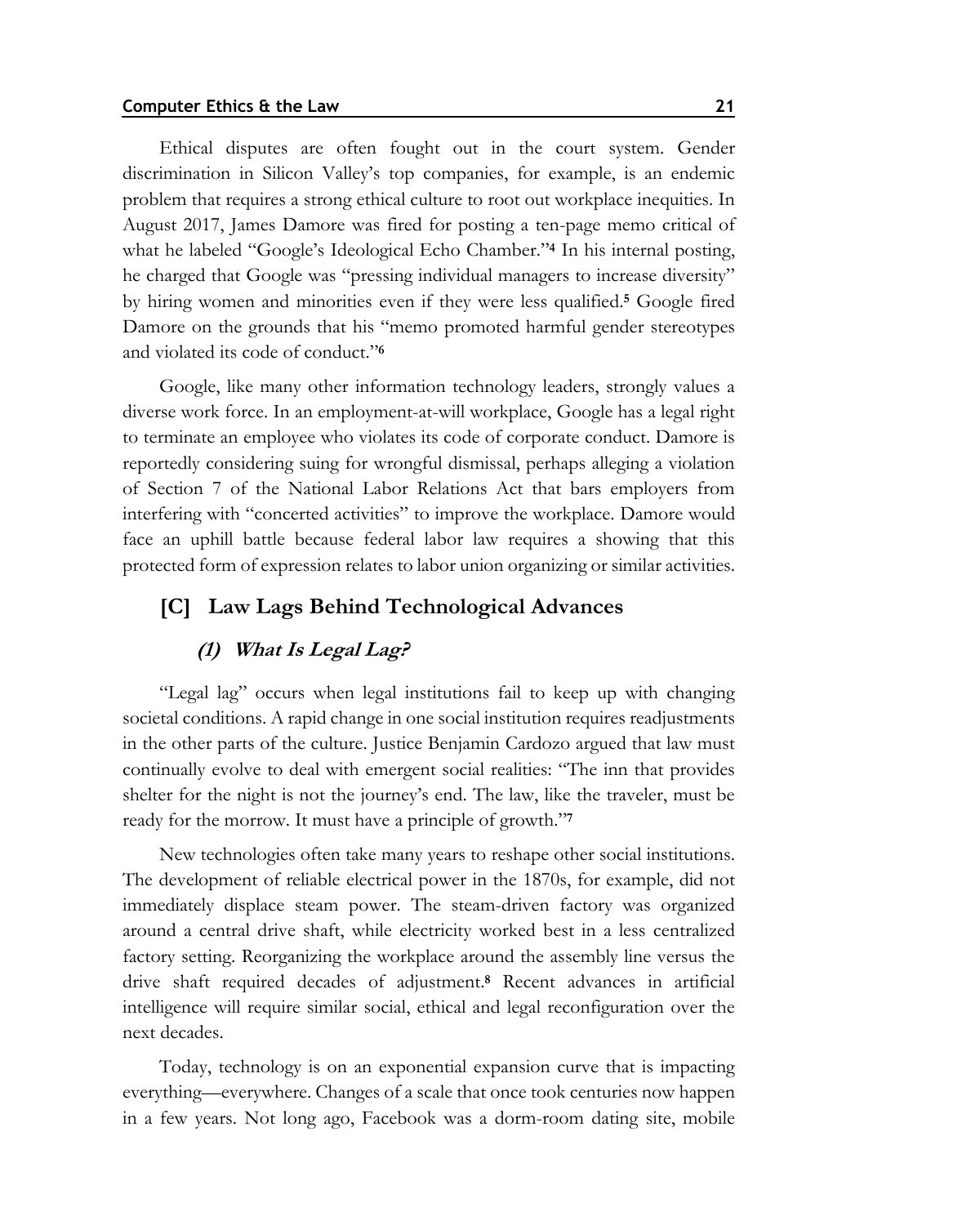phones were for the ultra-rich, drones were multimillion-dollar war machines and supercomputers were largely employed for secret government research. Today, hobbyists can build drones and poor villagers in India access Facebook accounts on smartphones that have more computing power than the Cray 2 supercomputer, which in 1985 cost \$17.5 million and weighed 2,500 kilograms.

A full human genome sequencing, which cost \$100 million in 2002, today can be completed for \$1,000 and will likely cost less than a cup of coffee by 2020.**<sup>9</sup>** Will insurance companies be permitted to modify coverage for those whose genetic profiles predict a potential need for expensive medical treatments? Will limitations be imposed on the rights of parents to abort fetuses with genetic features that they consider undesirable? Ethical and legal codes often remain unsettled for decades after new social problems emerge.

## **(2) Legal Lag in Response to Technological Changes**

President John F. Kennedy stated: "Change is the law of life. And those who look only to the past or present are certain to miss the future." The rise of the automobile affected nearly every branch of the law in the first half of the twentieth century. The current penalty for jaywalking in Boston is only a \$1 fine, a holdover from a period when pedestrians resisted giving priority to the "pleasure vehicles" of the wealthy over people on foot or traveling by horse-drawn wagon. Widespread middle-class ownership of cars, combined with an automobile industry-funded public relations campaign against jaywalking, changed public attitudes in most of the U.S. by the 1940s.

By 1930, Henry Ford had sold three million Ford Model A Coupes, fulfilling his goal of making cars so affordable that any "any man with a job could own his own automobile." By the 1950s, cars had become important symbols of widespread prosperity, rather than being viewed as toys for the arrogant rich. Futurologists predict the demise of the personal automobile over the next quarter century, with robot vehicles being conveniently dispatched from a central location whenever needed. This "distributed public transportation system" will require dramatically different laws than those that currently govern traffic.

Eighty-one years ago, in 1936, a Duke University student published a law review article predicting the future path of automobile liability law.**<sup>10</sup>** He observed that, in 1905, all American automobile case law could be contained within a fourpage law review article. Only three decades later, explaining the complexities of automobile law would require an entire encyclopedia. That law student was Richard M. Nixon, who would later become President of the United States. Nixon's conclusion was that the courts of his day were mechanically extending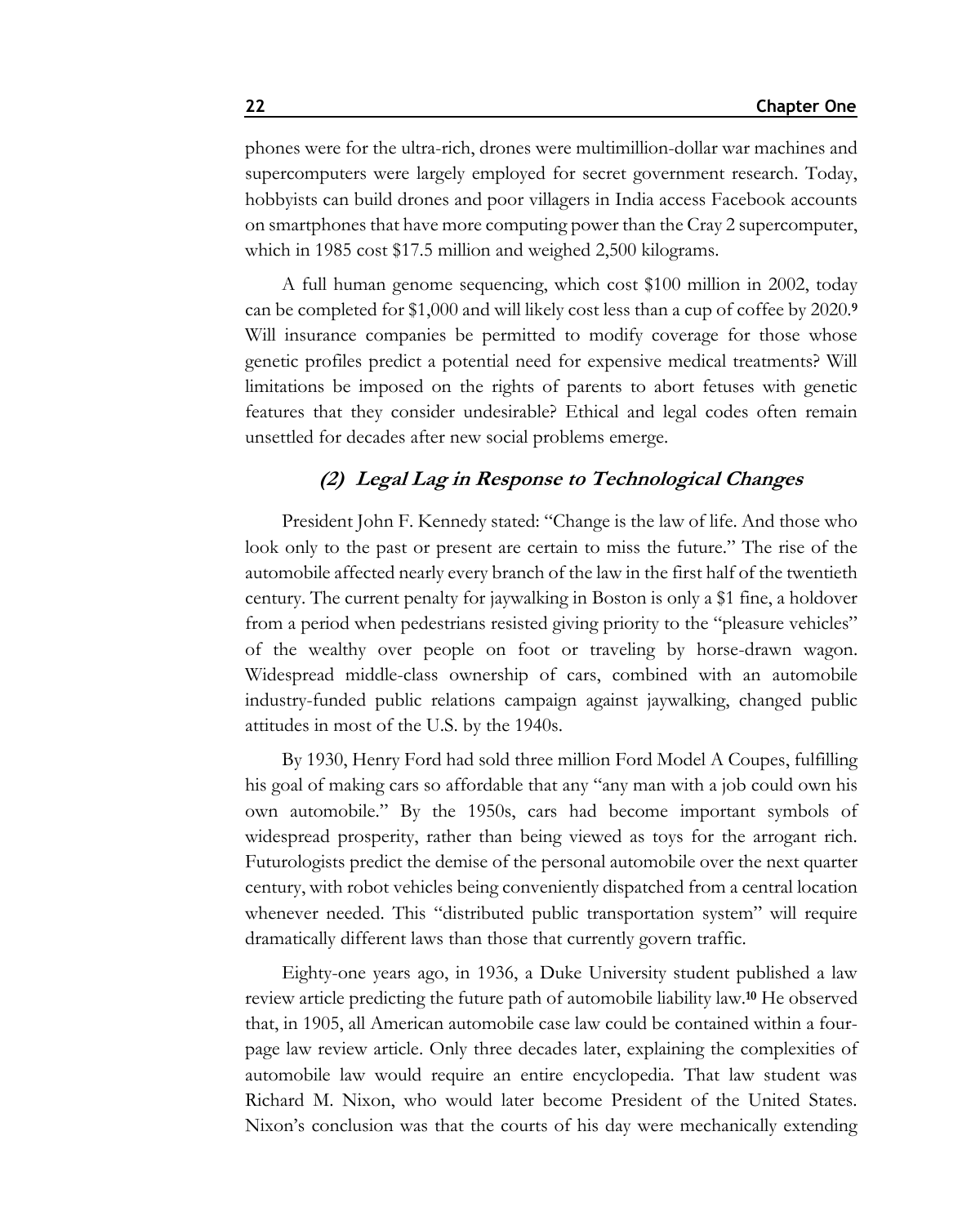"horse and buggy law" to this new mode of transportation. However, the most creative judges developed entirely new rules that were specifically designed to address the growing use of the automobile.

#### **(a) Products Liability for the Age of the Internet**

Prior to the mid-1960s, the doctrine of privity shielded manufacturers and others in the line of distribution from legal responsibility for deaths and injuries caused by defective products. Under privity, only a direct purchaser of a product from a manufacturer could file suit for injuries caused by defective products. Consumers injured by defective cars had no recourse against car makers because they were not in direct contractual privity with the company but were only in privity with the local automobile dealer.

Pedestrians and other injured bystanders had no privity either and no cause of legal action against the car maker if injured by a dangerously defective vehicle. This contract-based defense may have made some sense in an earlier America in which sellers were largely local and dealt directly with their customers. However, privity left those injured by defective automobiles without recourse as giant companies increasingly distributed their products through dealerships.

Numerous automobile safety improvements were available, but not instituted, until the law mandated them. "While a headrest design was patented in 1923, the National Highway Transportation Association only enacted a regulation that all passenger cars should have headrests in 1969—after hundreds of thousands of spine injuries as the result of whiplash."**<sup>11</sup>** Ralph Nader's 1965 bestselling book, *Unsafe at Any Speed: The Designed-In Dangers of the American Automobile*, charged U.S. car manufacturers with resisting the introduction of safety features such as seat belts, anti-roll bars, safety glass and the elimination of sharp edges and knobs on dashboards.

Without legal responsibility for the epidemic of deaths that resulted from needlessly hazardous vehicles, automobile manufactures had little incentive to improve the safety of their vehicles. Advertisements stressed the fun and social admiration that came with owning the latest model of luxury automobile, not the possibility of flaming death from an insecure fuel system or of being impaled by a rigid steering wheel column after a collision.

Privity finally collapsed in a 1960 in a New Jersey Supreme Court case when a court refused to recognize this doctrine, as it was out of step with the modern marketing of automobiles.**<sup>12</sup>** The decision in *[Henningsen v. Bloomfield Motors, Inc.,](https://www.westlaw.com/Document/Ib6b722d833db11d98b61a35269fc5f88/View/FullText.html?transitionType=Default&contextData=(sc.Default)&VR=3.0&RS=da3.0)* **13** altered legal thinking, leading courts and legislatures around the country to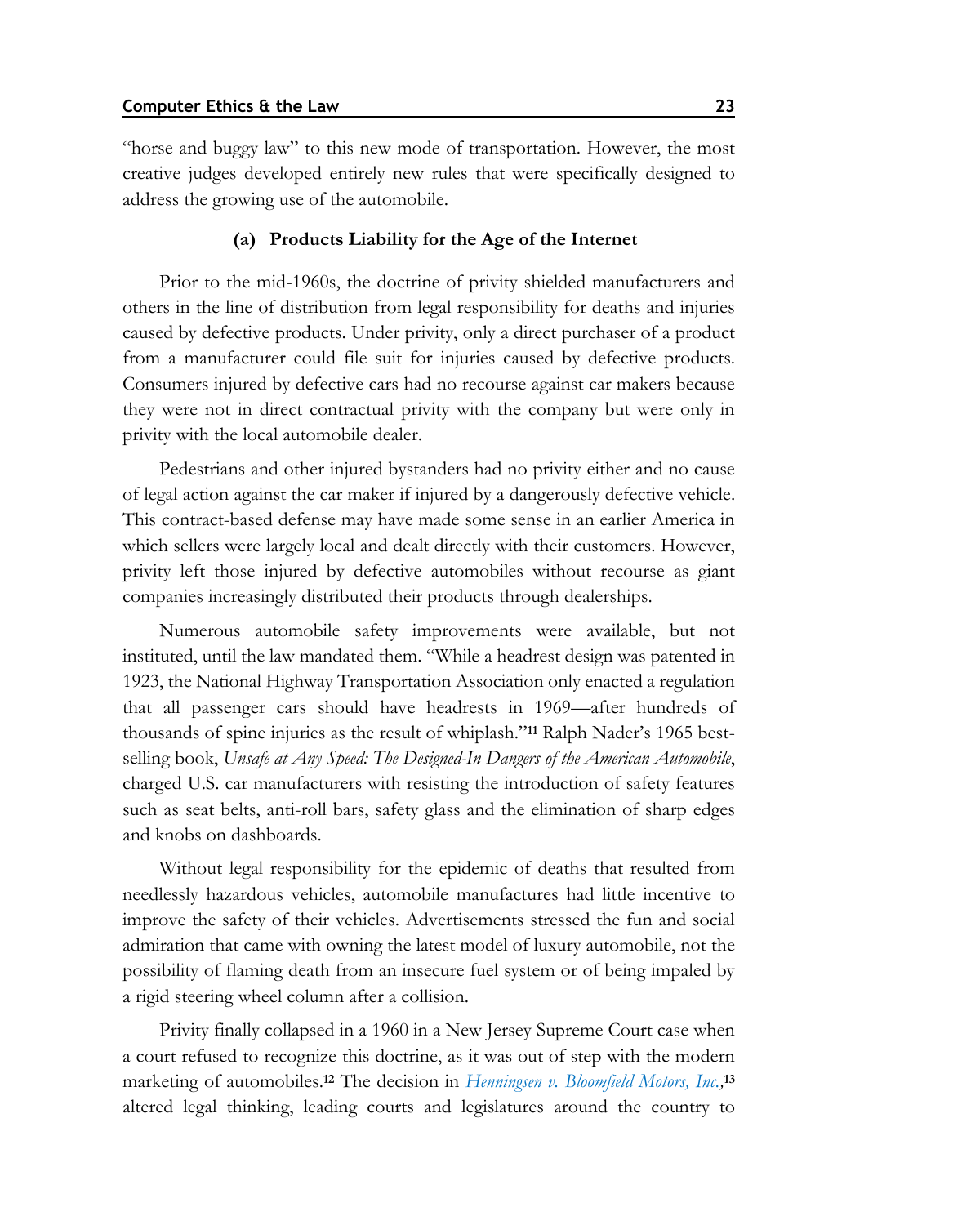overturn privity of contract in products liability litigation. In *Henningsen,* Chrysler sold an automobile to a dealer, Bloomfield Motors. The dealer then resold the car to Claus Henningsen. Henningsen's wife was injured when the car's steering gear malfunctioned only ten days after delivery.

Helen Henningsen was driving at 20–22 miles per hour on a smooth twolane highway. She heard a loud noise, the steering wheel spun in her hands and the vehicle suddenly veered, crashing into a wall. Helen Henningsen filed suit to recover for her injuries and the loss of her new automobile. Helen had no direct contractual relationship (no privity) with the dealer because Claus had bought the car for his wife as a Mother's Day present. Neither Claus nor Helen was in privity with the Chrysler Corporation because the vehicle had been purchased from a New Jersey dealership.

New Jersey's highest court ruled that consumers could recover for damages caused by defective parts despite the lack of privity and the manufacturer's disclaimers. Justice John Francis, writing for the majority of the New Jersey Supreme Court, held the manufacturer liable despite the lack of privity. The court reasoned that privity was a legal anachronism, given the reality that car makers use local dealers to sell their vehicles nationally:

Under modern marketing conditions, when a manufacturer puts a new automobile in the stream of trade and promotes its purchase by the public, an implied warranty that it is reasonably suitable for use as such accompanies it into the hands of the ultimate purchaser. Absence of agency between the manufacturer and the dealer who makes the ultimate sale is immaterial.**<sup>14</sup>**

Most other state courts soon adopted the New Jersey Supreme Court's reasoning, allowing a consumer to file a products liability action despite the absence of privity. A growing number of courts also refused to enforce the manufacturer's warranty disclaimers. Automobile manufacturers and dealers could no longer limit the customer's remedy to only the replacement of the defective parts by writing this restriction into the car's purchase and sale agreement.

These new legal principles shifted the cost of accidents created by defective design from consumers onto manufacturers, who were in the best position to redesign the cars and fortify warnings of known defects. Today, a product seller is "subject to liability to the user or consumer even though he has exercised all possible care in the preparation and sale of the product."**<sup>15</sup>** Today, courts are beginning to extend this principle to software companies, who have a history of routinely disclaiming any liability to users.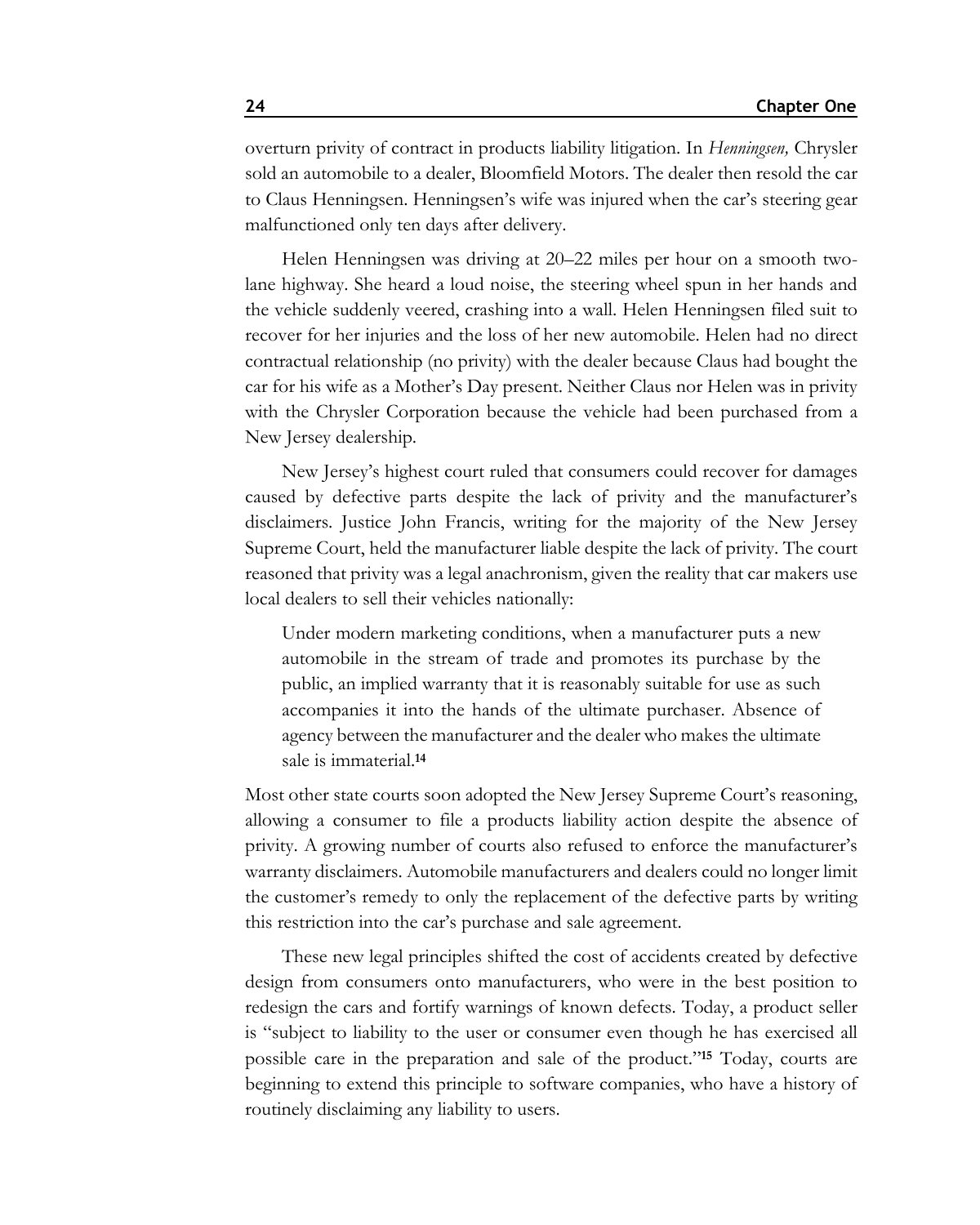#### **(b) Legal Lag & Information Technologies**

Internet technologies are evolving far faster than industry groups, legislatures and international standards organizations can formulate new laws and regulations. The legal system law limps behind technological developments, inevitably failing to catch up to advances in the digital world. Neither criminal nor tort law, for example, has yet developed appropriate remedies to punish and deter genderlinked injuries such as online stalking, harassment and humiliation.

Google's Larry Page expressed the frustration felt by many computer professionals about the need for a living law that adapts more fluidly to cyberspace developments: "The law can't be right if it's 50 years old. Like, it's before the Internet." The U.S. Court of Appeals for the Second Circuit compared revising laws to keep up with rapidly changing technologies as being "somewhat like trying to board a moving bus."**<sup>16</sup>**

U.S. jurisdictions often have different community standards for what content is considered obscene, defamatory or is otherwise illegal content. In *United States v. Thomas*, **<sup>17</sup>** a married couple was charged and convicted of violating federal obscenity statutes. The couple's California-based online bulletin board uploaded erotic pictorial images. A postal inspector obtained a password from the couple and transmitted allegedly obscene material to his computer in Tennessee. The couple also sent allegedly obscene videotapes to the Tennessee-based inspector.

The U.S. Court of Appeals for the Sixth Circuit affirmed the Thomas's conviction in a Tennessee district court. The court reasoned that the defendants had knowingly sent their material into Tennessee by accepting a subscription from a resident of that state and it was therefore appropriate to apply the community obscenity standard of Tennessee.

The erotic images would be protectable under the First Amendment in California, where they had been uploaded, but the same images were deemed obscene in Tennessee, where the images were downloaded because of that state's more conservative community standards. This was the first case to apply the community standard definition of obscenity to an Internet transmission. The U.S. Supreme Court in *Miller v. California* acknowledged that: "It is neither realistic nor constitutionally sound to read the First Amendment as requiring the people of Maine or Mississippi to accept public depiction of conduct found tolerable in Las Vegas or New York City."**<sup>18</sup>**

Chart One (below) provides examples of the potential legal consequences of actual moral dilemmas faced by our students over the past two years. Without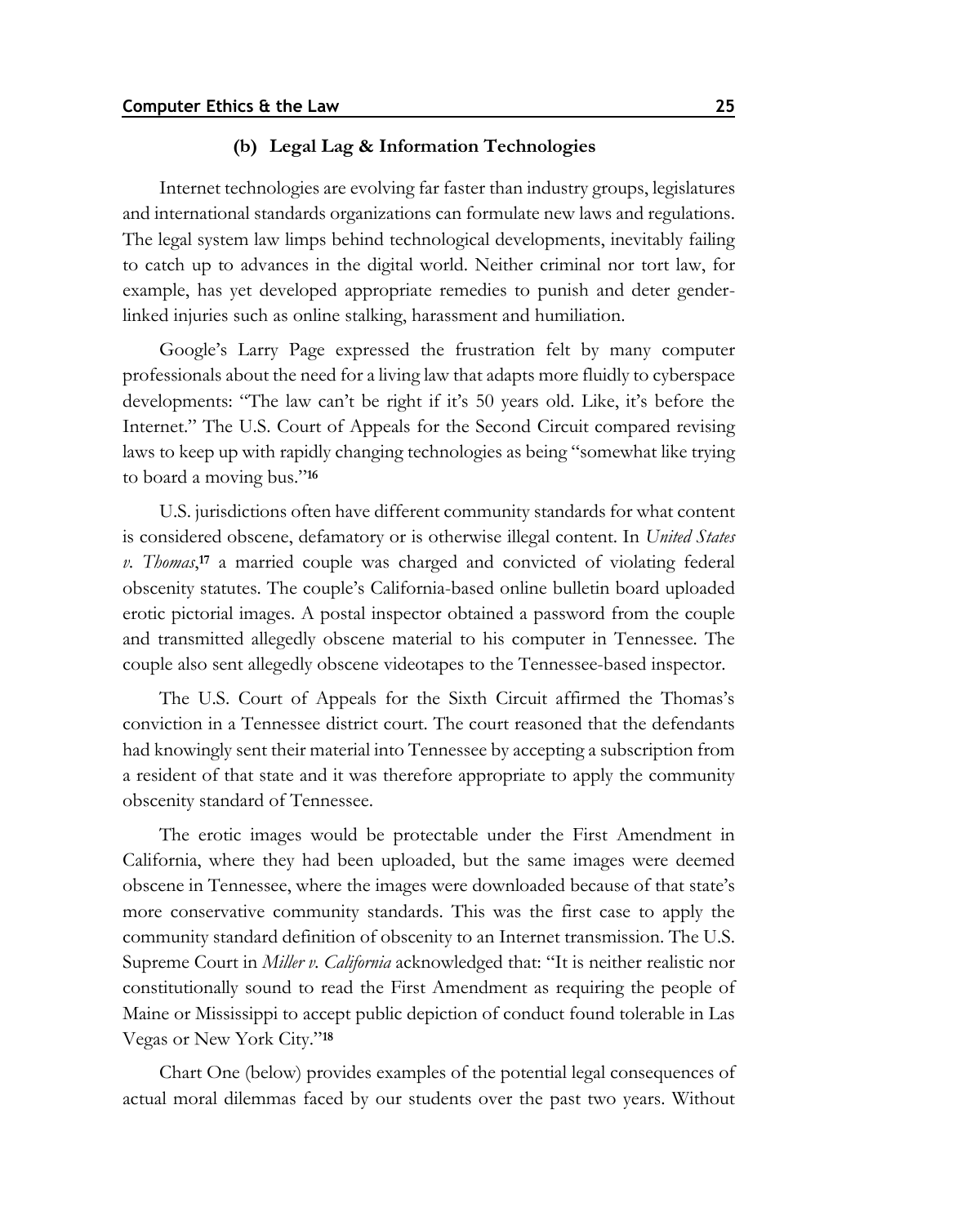knowledge of the applicable laws, it is easy to become entrapped in a costly and potentially career-destroying legal quagmire.

| <b>Ethical Issues Facing Computer</b><br>Professionals                                                                                                                                                                                                                                            | Legal Issues Raised                                                                                                                                                                                                                                                                                                        |
|---------------------------------------------------------------------------------------------------------------------------------------------------------------------------------------------------------------------------------------------------------------------------------------------------|----------------------------------------------------------------------------------------------------------------------------------------------------------------------------------------------------------------------------------------------------------------------------------------------------------------------------|
| You have been asked to install<br>software that monitors the<br>keystrokes of a client's employees.                                                                                                                                                                                               | What privacy rights do the employees<br>have? If the employees are working in<br>a European subsidiary, do you owe<br>them a duty of notice that they are<br>being monitored?                                                                                                                                              |
| You are working as a computer<br>consultant for an educational<br>institution and asked to install<br>software that secretly monitors<br>peer-to-peer sharing of music and<br>software.                                                                                                           | Will the software take into account the<br>students' fair use rights under<br>copyright law? Are the students<br>entitled to receive notice that their<br>downloaded content is being<br>monitored? What duty does the<br>computer professional have to notify<br>law enforcement if students download<br>illegal content? |
| You have been asked to develop<br>software for a hospital that is a<br>"covered entity" under the Health<br>Insurance Portability and<br>Accountability Act of 1996<br>(HIPAA). If the cost of<br>implementing security is great, how<br>much security is enough to protect<br>patients' privacy? | The HIPAA Privacy Rule establishes<br>national standards to protect<br>individuals' medical records and other<br>personal health information and it<br>applies to health plans, health care<br>clearinghouses and those health care<br>providers that conduct certain health<br>care transactions electronically.          |
| What privacy information must be<br>protected and at what cost if your<br>client is subject to the HIPAA's<br>Security Rule? What steps must a<br>programmer take to protect medical<br>records?                                                                                                  | The HIPAA Privacy Rule protects<br>most "individually identifiable health<br>information" held or transmitted by a<br>covered entity or its business<br>associates, in any form or medium,<br>whether electronic, on paper or oral.<br>The Privacy Rule calls this information<br>protected health information.            |

## **CHART ONE: LEGAL ISSUES RAISED BY COMMON ETHICAL DILEMMAS**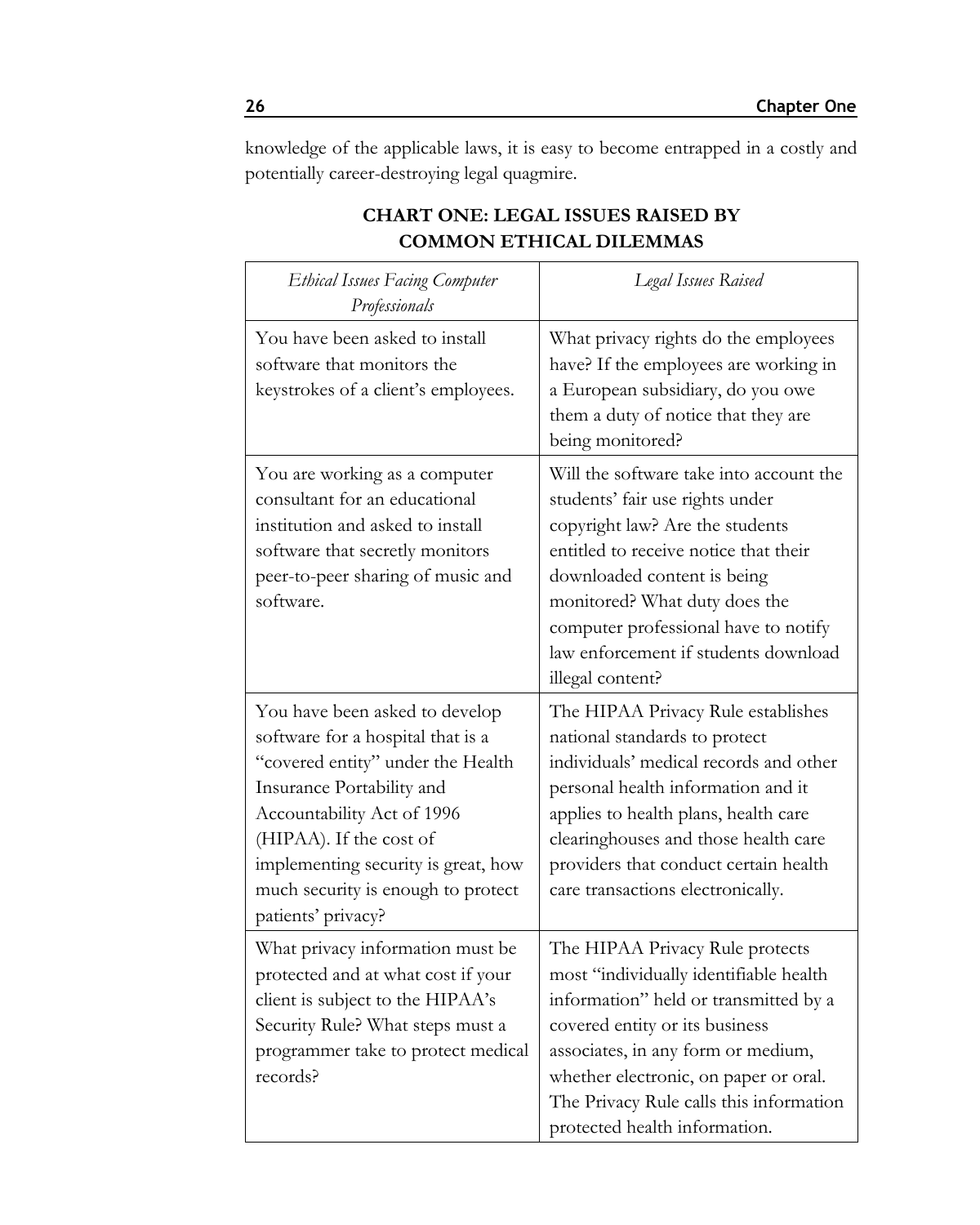| What security safeguards must be<br>implemented at what cost to<br>protect medical records? Does it<br>matter whether the health care<br>provider is a "covered entity" under<br>HIPAA? Are all patients entitled to<br>reasonable computer security or<br>only those covered by HIPAA? | HIPAA's Security Rule requires<br>covered entities to maintain reasonable<br>and appropriate administrative,<br>technical and physical safeguards for<br>protecting patient information. |
|-----------------------------------------------------------------------------------------------------------------------------------------------------------------------------------------------------------------------------------------------------------------------------------------|------------------------------------------------------------------------------------------------------------------------------------------------------------------------------------------|
| You are a computer professional                                                                                                                                                                                                                                                         | There is a definite legal requirement to                                                                                                                                                 |
| served with a legal summons                                                                                                                                                                                                                                                             | respond to and comply with a court                                                                                                                                                       |
| requiring you to turn over the                                                                                                                                                                                                                                                          | order, even though this may conflict                                                                                                                                                     |
| personally identifiable records of                                                                                                                                                                                                                                                      | with the privacy rights of the client's                                                                                                                                                  |
| your service provider client.                                                                                                                                                                                                                                                           | customers.                                                                                                                                                                               |

## **§ 1.1: ETHICAL ROOTS OF COMPUTER LAW**

## **[A] Rapidly Evolving Technologies Raise Moral Issues**

Critics warn that the increasing economic and cultural power of the Internet's largest corporations may alter the political system in unpredictable ways.**<sup>19</sup>** Skillful tweeting, banner fundraising advertisements, manipulative emails, online opinion polling, strategic leaking and other newly enhanced online political techniques will play increasingly central roles in election campaigns. President Trump continues to use Twitter to communicate directly with his constituents, redefining the relationship between government and the electorate. Trump's leading critics, such as Senator Elizabeth Warren and entrepreneur Mark Cuban, are increasingly employing social media postings to counter the President's tweets.

The ISIS terrorist organization rose from obscurity by broadcasting violent recruitment propaganda on social media. As a presidential candidate, Donald Trump proposed restricting the Internet access of such groups, stating; "We have to talk to [cyberspace experts] about, maybe in certain areas, closing that Internet up in some way . . . Somebody will say, 'Oh, freedom of speech, freedom of speech.' These are foolish people." Critics fear that such proposals will lead to censorship of all oppositional groups, noting that the Internet plays a key role in organizing grassroots social movements such as the Native American opposition to the Keystone oil pipeline. The activist group, *Grab Your Wallet*, is employing the Internet to organize consumer boycotts against retailers that carry Ivanka Trump branded clothing.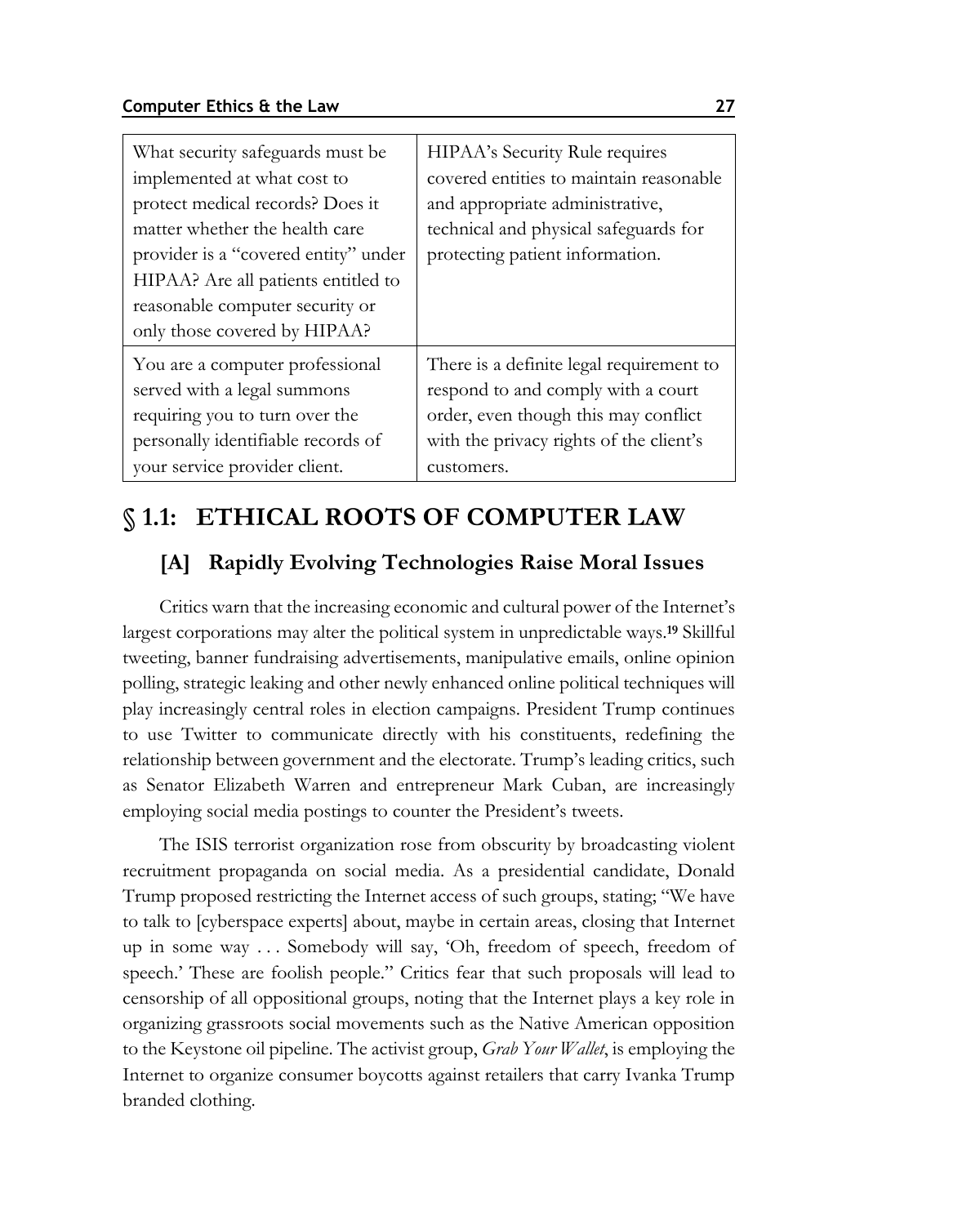Calls for greater computer security have increased since intelligence services confirmed that Russian hackers undermined Senator Hillary Clinton's candidacy and the integrity of the American political system in the 2016 U.S. Presidential election. Facebook has disclosed that more than "\$100,000 worth of divisive ads were purchased by a Russian company linked to Prime Minister Putin's government."**<sup>20</sup>** In September 2017, Facebook admitted that it hosted a Russian influence operation that micro-targeted millions of users with hate speech messages.**<sup>21</sup>**

Texas separatists and other U.S. activist groups were manipulated to create an "AstroTurf" social movement that encouraged demonstrations against Senator Clinton. The AstroTurf designation refers to political efforts that have the appearance of being spontaneous expressions of popular outrage, but in fact are composed of hoaxes and half-truths that are orchestrated by public relations experts. In August 2017, Facebook moved to discourage disinformation campaigns by banning websites that repeatedly shared stories marked as false from advertising on its platform.**<sup>22</sup>**

The vastness of the Internet makes it difficult to enforce rules against illegal postings. The peer-to-peer file sharing movement on the Internet, for example, pits the movie, record and film industries against copyright infringing Internet users. Visitors upload 300 hours of content per minute. YouTube has one billion users who account for four billion views each day. It would take 600 persons watching YouTube 24/7 just to classify the content as infringing or not. In May 2017, Facebook announced that would increase the number of employees charged with reviewing bad behavior such as crimes and suicides shown in its postings from 4,500 to 7,000 individuals.

## **[B] Resolving Ethical Disputes Through Law**

### **(1) The Ethics & Law of Ticket Bots**

Michael Rustad remembers standing in line for six hours in 1974 so he could attend a nationally televised basketball game between two ACC powerhouses, the Maryland Terrapins and the North Carolina Tar Heels. The only way to get a student ticket was to personally buy one at the Cole Field House ticket office in College Park, Maryland. Today, a student can make a last-minute decision to purchase a ticket from a resale website without the buyer needing to interact with potentially dishonest street scalpers. Nevertheless, the virtue of the older method of ticket distribution is that those who stood in line when the office opened could buy a face value ticket.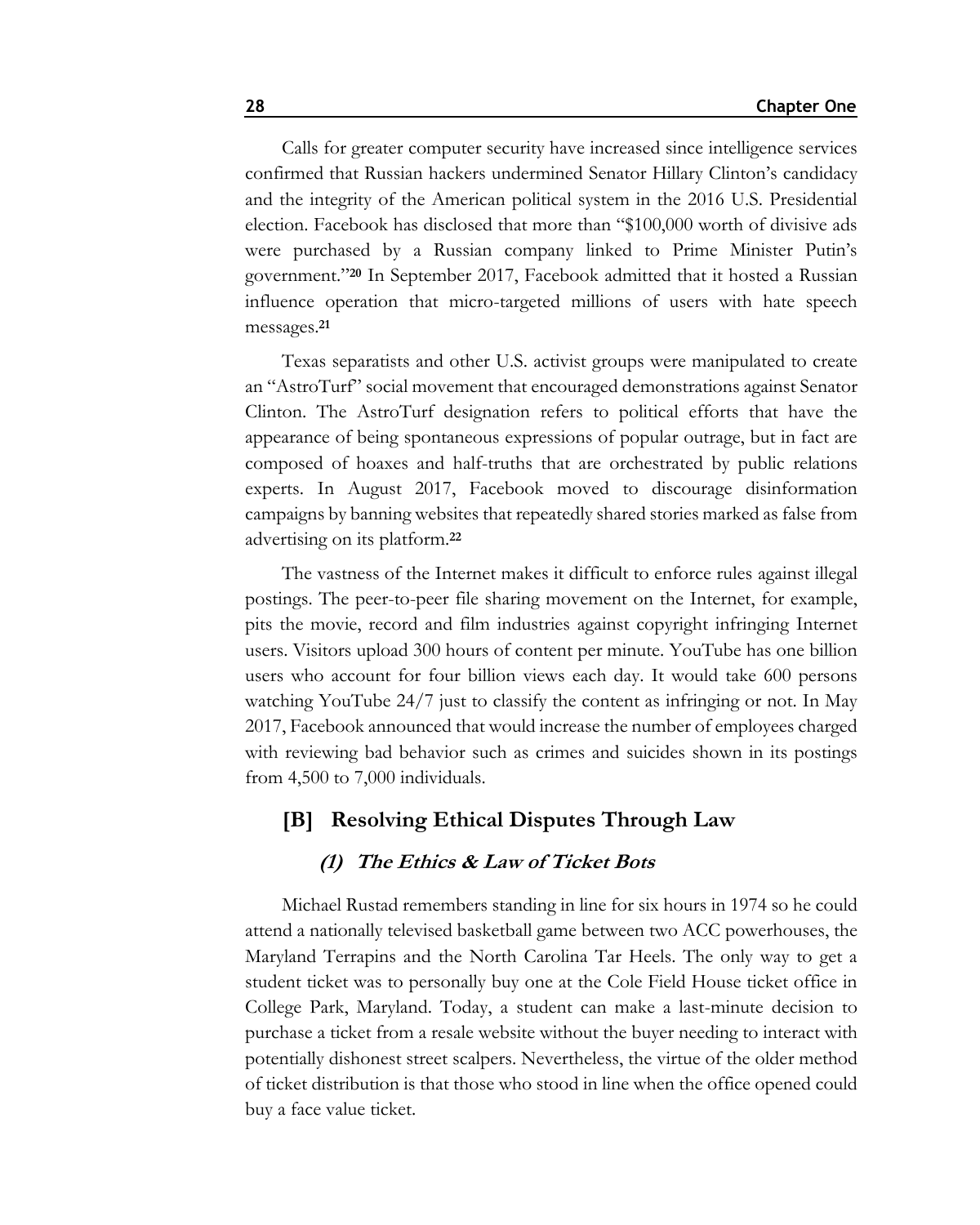Today's college students, in contrast, often have no recourse but to pay inflated prices for a popular concert or sporting event on a resale website, which often has acquired a huge block of tickets electronically. The New York Attorney General (New York AG) reports receiving numerous complaints from consumers citing "price gouging," "scalping," "outrageous fees" and "immediate sell-outs." As one citizen wrote in a typical complaint: "The average fan has no chance to buy tickets at face value . . . this is a disgrace."**<sup>23</sup>** The New York AG describes online ticketing as a "fixed" game:

Consider, for example, that on December 8, 2014, when tickets first went on sale for a tour by the rock band U2, a single broker purchased 1,012 tickets to one show at Madison Square Garden in a single minute, despite the ticket vendor's claim of a "4 ticket limit." By the end of that day, the same broker and one other had together amassed more than 15,000 tickets to U2's shows across North America. Consider that brokers sometimes resell tickets at margins that are over 1,000% of face value.**<sup>24</sup>**

Companies producing ticket bot software boast that they can easily circumvent the security of event websites by masquerading as human buyers. Is it ethical to use bots to gain an unfair advantage by preventing the public from purchasing tickets at a fair market value? Until recently, there was no state or federal regulation prohibiting ticket-buying bots.

The ticket bot problem is an example of how emergent moral predicaments are often resolved through legislation, regulations or legal decisions. In late 2016, Congress enacted a statute declaring that the use of ticket bots is an unfair or deceptive trade practice in violation of the Federal Trade Commission Act. The use of anti-circumvention ticket bots arguably violates several states' unfair and deceptive trade practices statutes. As new forms of wrongdoing emerge, judges must determine how far existing laws can stretch to cover cyberspace disputes.

### **(2) Updating the Law for Price Bots**

In the fall of 2017, several U.S. airlines raised prices dramatically for flights leaving cities in the path of Hurricane Irma. This price gouging was not a human management decision. Bots automatically increased prices in response to Internet searches for and purchases of these airline tickets. Observers fear that as Internet giants come to dominate commercial transactions, price-monitoring bots will be able to conspire against consumers through algorithmic pricing that allow suppliers to coordinate cost increases. "A cabal of AI-enhanced price-bots might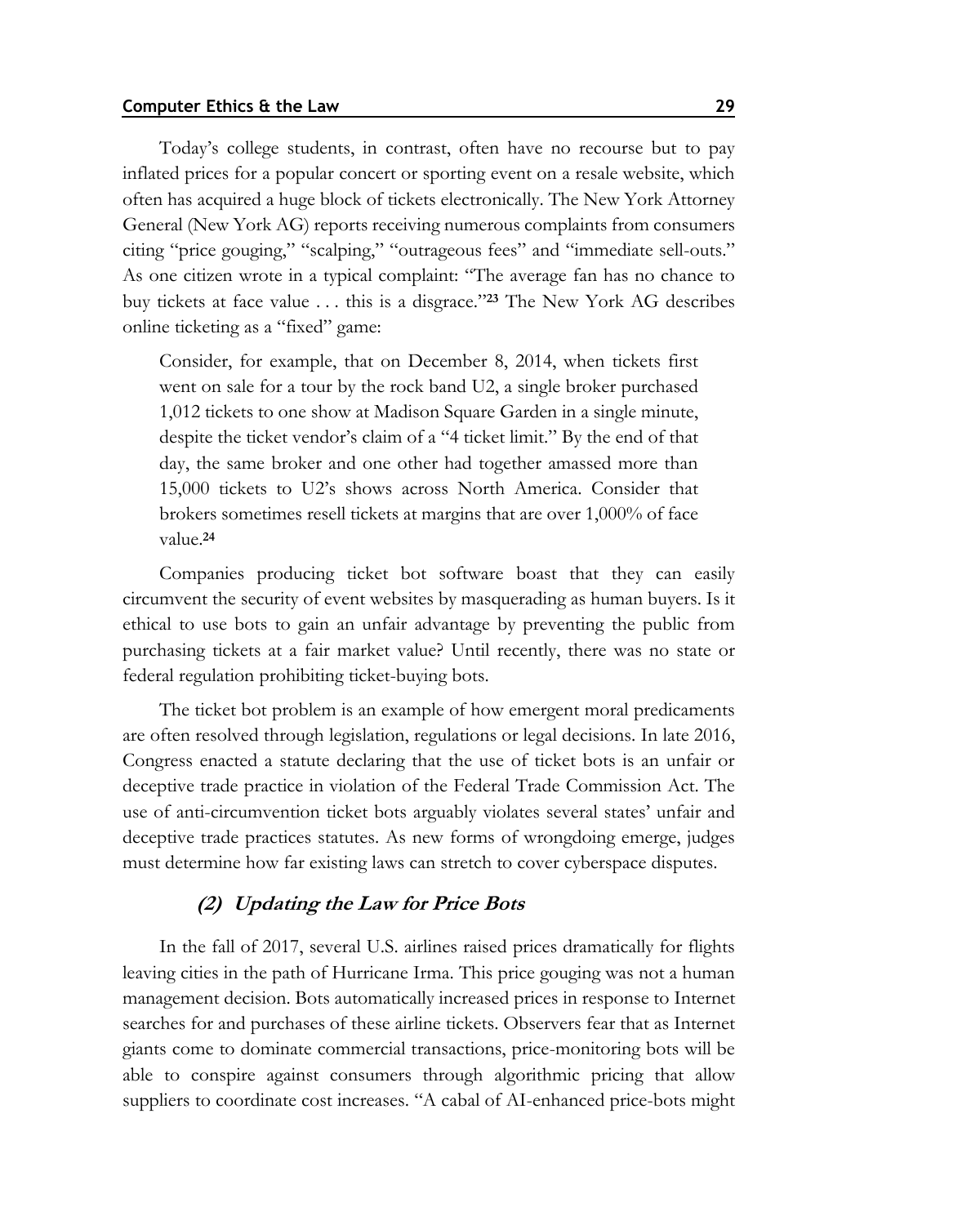plausibly hatch a method of colluding that even their handlers could not understand, let alone be held full responsible for."**<sup>25</sup>**

It is unclear under what circumstances AI programmers or their employers can be held legally responsible for the unanticipated misdeeds of a defectively programmed rogue bot. Legislation against this new form of price fixing will be difficult to design because:

the more consumers are pushed to deal directly with price-bots (to thwart the transparency that allows rival sellers to collude), the more the algorithms learn about the characteristics of individual customers. That opens the door to prices tailored to each customer's willingness to pay, a profitable strategy for sellers.**<sup>26</sup>**

Overregulation of technology's cutting-edge products and services is a danger if lawmakers move too quickly to remedy perceived digital wrongs.

### **(3) Classifying Workers as Independent Contractors**

Ethical questions regarding the just distribution of societal burdens and benefits arise from the widespread introduction of digital products. For example, Intuit.com, a software corporation, estimates that 40% of all American workers will be classified as independent contractors by the year 2020. Uber drivers are challenging their classification as independent contractors in the U.S. courts.

They argue for the right to enjoy employee benefits such as unemployment insurance, workers' compensation and to organize labor unions. In 2016, Uber settled two class action lawsuits filed by its drivers, agreeing to pay \$84 million and allow their drivers to organize to remedy grievances, receive tips from passengers and appeal deactivations by Uber.

### **(4) Algorithmic Bias**

Algorithms may make sexist or racist decisions that reflect the non-conscious assumptions of their programmers. The software used by property owners to screen out potentially troublesome tenants has the appearance of objectivity, but the underlying algorithms discriminate against immigrants. The algorithm will unjustly reject people who cannot document a stable work history in the United States. The website Algorithmic Justice's mission is to "identify and discuss ethical challenges of algorithms, big data and artificial intelligence, but also to suggest solutions how algorithms can be harnessed for ethical purposes."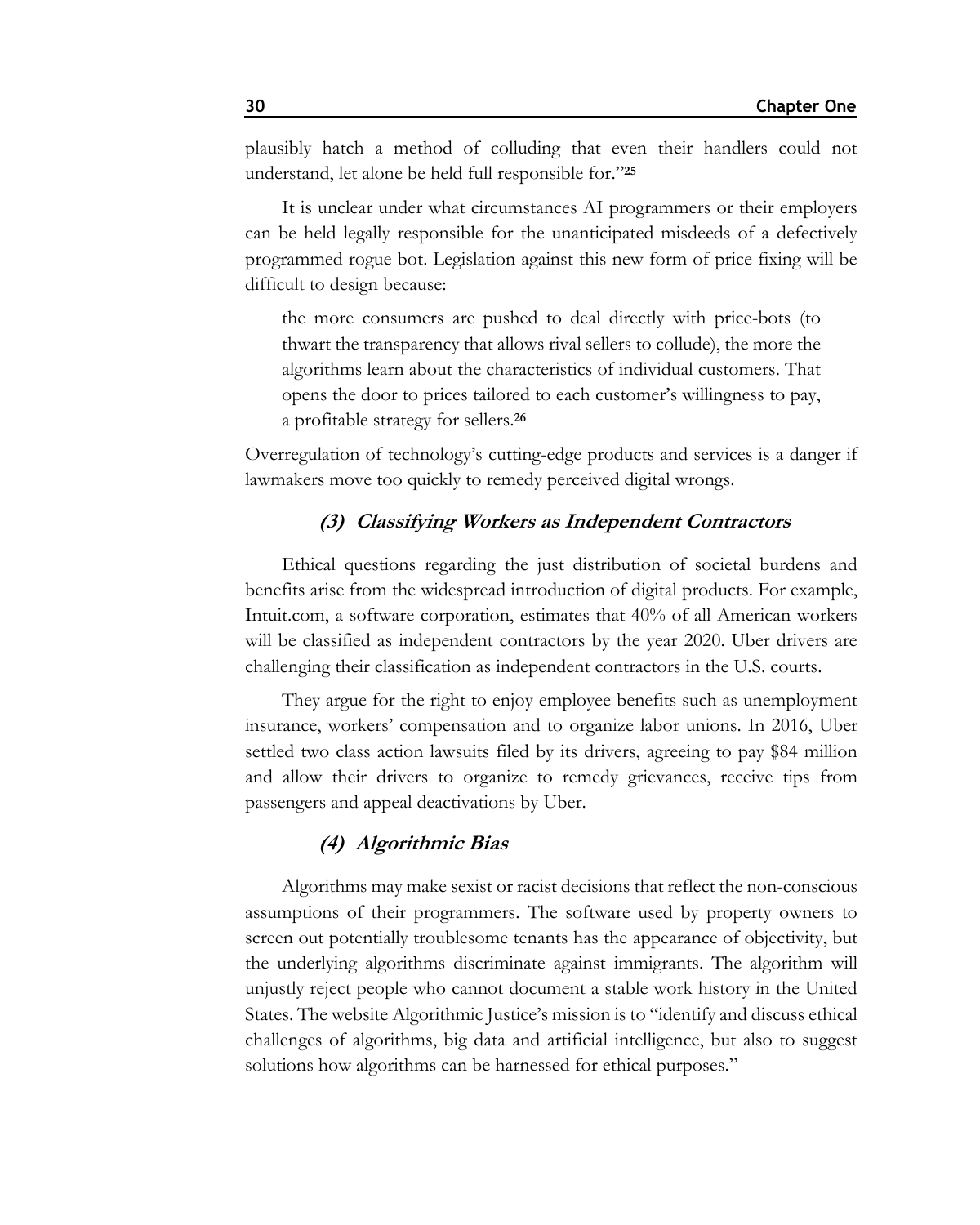Uber's subjective passenger and driver-rating system is said to discriminate against socially disfavored groups because minority drivers tend to receive unfairly lower scores from white passengers. Cornell University researchers argue that:

We know that people tend to have implicit biases that affect how they evaluate people from different groups. It would be illegal for an employer to discriminate directly, but this creates the possibility for backdoor bias creeping in from customers. These new technologies challenge the traditional way law prevents discrimination in the workplace.**<sup>27</sup>**

AI programs stand accused of depicting women disproportionately in ads for lower paying jobs and tracking African-Americans into cheaper neighborhoods.**<sup>28</sup>** Algorithmic beauty contest judges overwhelmingly find white contestants to be the most attractive, which is a systematic bias against other races.

A crime prediction algorithm might focus surveillance on minority neighborhoods in response to official statistics showing that these areas have the highest recorded crime rates. These statistics, however, may be the result of an unwritten law enforcement policy of aggressively arresting minority youth from "bad neighborhoods" while releasing teens from "better" families into the custody of their parents. When the AI's efforts result in the arrest of a disproportionate number of residents of these areas, the program might interpret the apparent increase in criminal activity as a need to further increase its targeting of minority youth.

Racist software in the criminal justice system is not a mere hypothetical. A 2016 study of the accuracy of software that predicts the likelihood that a criminal defendant will reoffend concluded that "[w]hite defendants who re-offended within the next two years were mistakenly labeled low risk almost twice as often as black re-offenders (48 percent vs. 28 percent)."**<sup>29</sup>**

### **(5) Balancing Security Versus Privacy Concerns**

The most perplexing dilemmas arise when policymakers must choose between conflicting ethical principles. In early 2016, the FBI sought a court order to compel Apple to write software that would decrypt the messages contained on an iPhone used in a San Bernardino, California terrorist attack. Apple opposed this order, contending that if the company developed software to unlock the iPhone, the technology inevitably would lead to mass surveillance, especially of their customers living under despotic regimes. Apple argued that unconditional user trust is essential for the continuing vitality of information technology companies.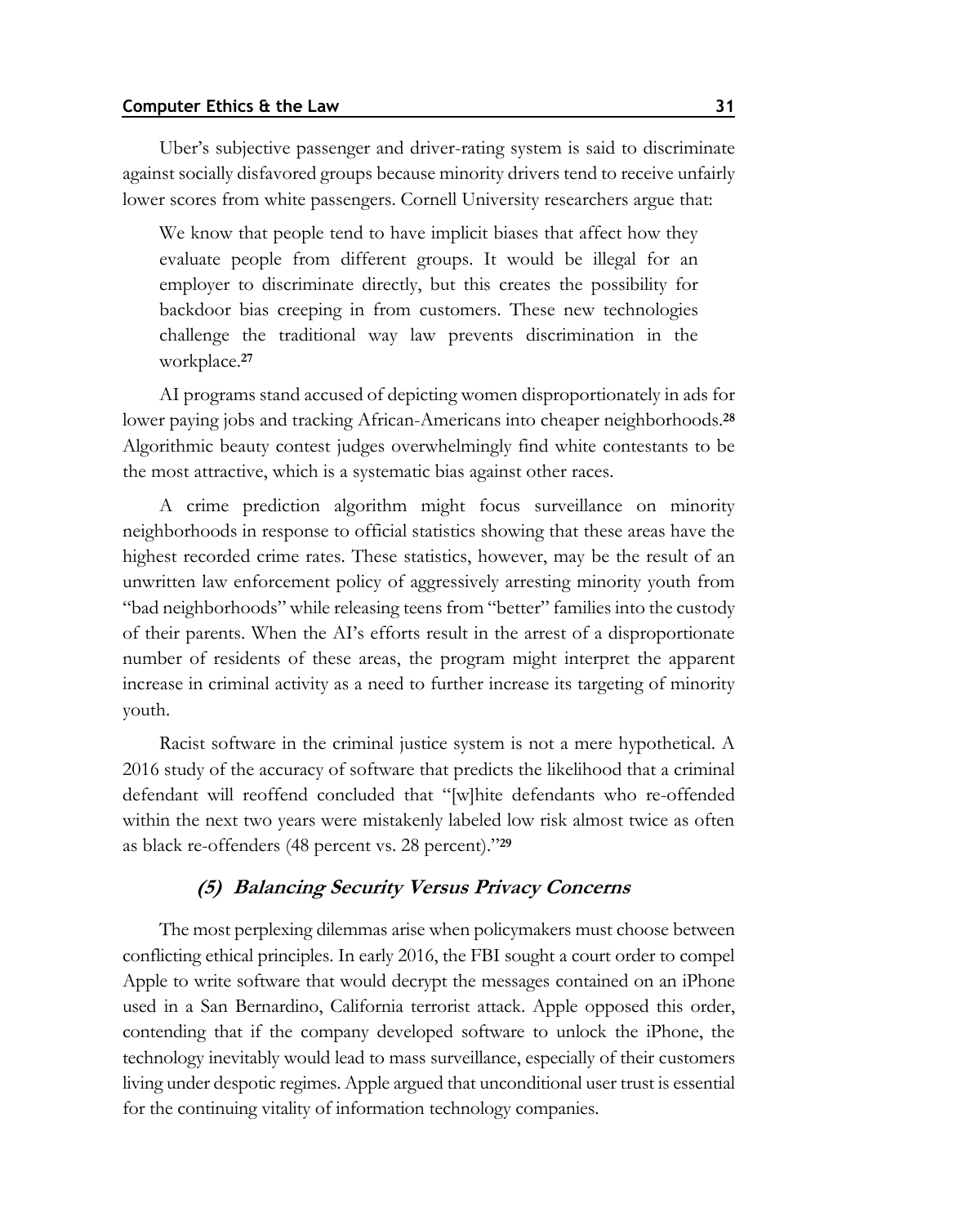The dispute became moot when the FBI announced that an unidentified third party had developed a method to defeat the iPhone's encryption. In a parallel 2016 case, Amazon refused to provide Arkansas murder investigators with audio recordings gathered by its Echo smart speaker system.**<sup>30</sup>** Such fundamental ethical conflicts between technology corporations and law enforcement agencies appear destined to be decided by the U.S. Supreme Court.

## **§ 1.2: TECHNOLOGY, ETHICS, AND LAW**

## **[A] How New Technologies Disrupt the Law**

Throughout American history, new information technologies have remade social institutions. The fabled Pony Express of the American West was displaced by the telegraph after less than two years of operation when Western Union completed its transcontinental telegraph system in October 1861.**<sup>31</sup>** The telegraph, in turn, was replaced by the telephone as the leading mechanism for long-distance communication. Operator-assisted telephone calls gave way to direct dialing. Today, smart phones are rapidly replacing the classic landline, which had required the installation and maintenance of an extensive string of telephone poles and wires.

Netflix's streaming service has driven Blockbuster almost out of business. Of the 9,000 Blockbuster stores in the 1990s, less than ten are still in operation. Netflix's future, in turn, is now being threatened by the proposal of the head of the Federal Communications Commission (FCC), Ajit Pai, to weaken net neutrality. Under the principle of net neutrality, the Obama administration treated Internet Service Providers as similar to public utility providers, which prevented ISPs from favoring one content provider over another. Pai, in contrast, takes a libertarian position, that government intervention to protect online equality should give way to market-driven decisions by private entities. Netflix fears that its entertainment services could be slowed to give priority to rivals that are owned or collaborate with the major ISPs.

Those who resist new information technologies often lose out to those who first learn to exploit new methods of communication. In the sixteenth century Protestant Reformation, Martin Luther played a key role in transforming Europe's ethical and legal order. Luther was the equivalent of a blogger in his day, authoring frequent essays about the need to radically reform Christianity.

Luther's sacrilegious broadsides could be printed relatively quickly and inexpensively thanks to advances in the development of the movable type printing press.**<sup>32</sup>** The Roman Catholic Church was slow to marshal the power of these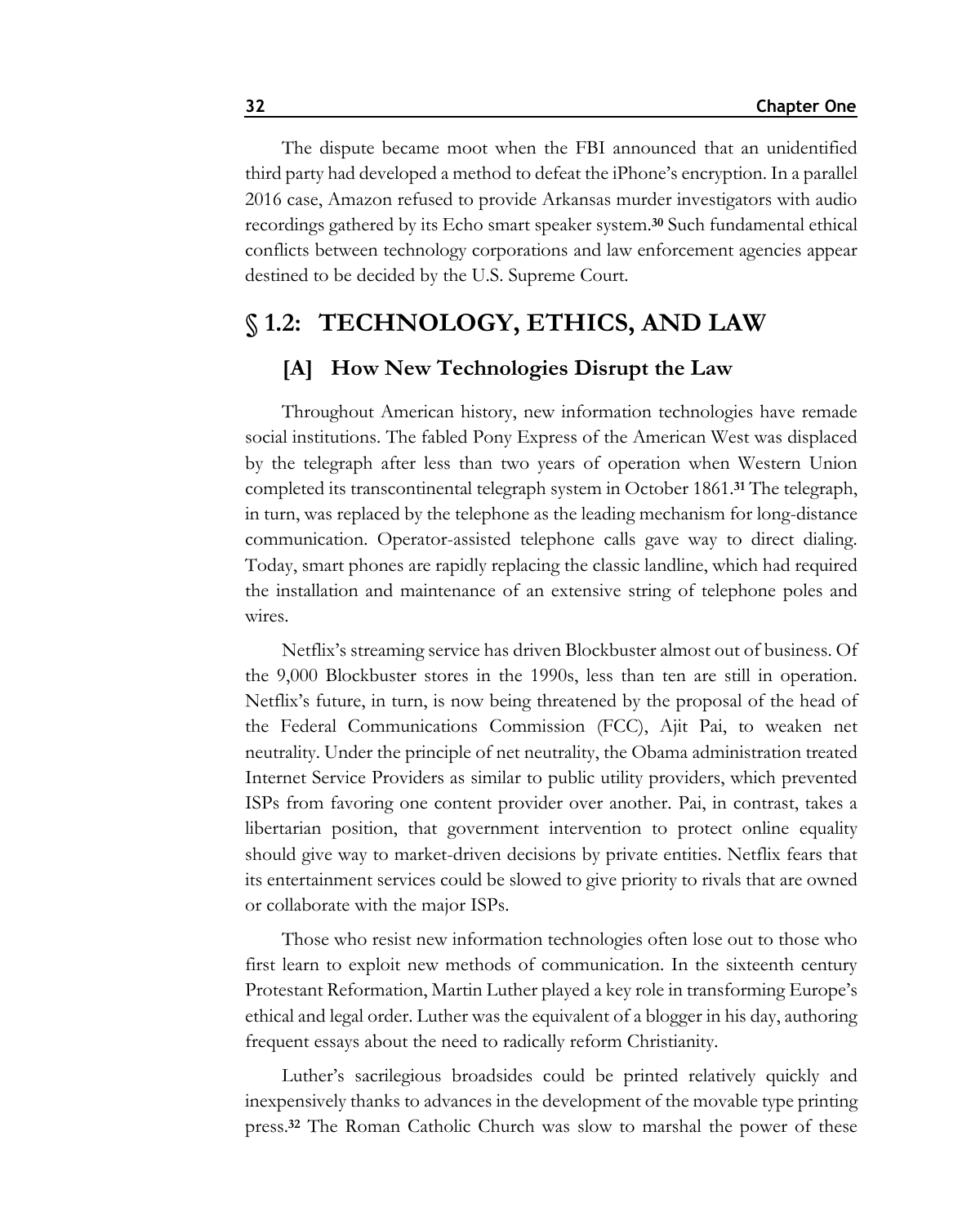improvements in information technology and therefore was unable to crush Martin Luther's Protestant movement before it gained a rock-solid foothold in Northern Europe.

As Martin Luther's reputation grew, he began to make money from the sales of his writings. However, his profits were limited because Luther was unable to prevent unauthorized copying. Unscrupulous printers reproduced Luther's texts with impunity, sometimes stealing his original manuscripts to make their illicit editions. Copyright law had not evolved to the point where Luther's rights could be vindicated. The British Statute of Anne, 1710, "An Act for the Encouragement of Learning, by vesting the Copies of Printed Books in the Authors or purchasers of such Copies, during the Times therein mentioned," was the first copyright statute.

In the preface of one edition of his German translation of the New Testament, a frustrated Martin Luther wrote: "I beg all my friends and foes, my masters, printers and readers, let this New Testament be mine. If you lack one, then make one for yourselves. . . . But this Testament is Luther's German Testament."**<sup>33</sup>**

"Technological determinism" overstates the role of technical innovations as the driver of social change. It is far too simplistic to attribute the Protestant Reformation solely to the technological advances in movable type printing. Without the support of local Saxon princes, Luther's writings would have been easily suppressed. His polemics would not have been influential without a critical mass of literate Christians, who were already receptive to his message. Germany already had a long tradition of opposition against the Catholic Church's oppressive hierarchy, which predisposed the populace to support Luther's attacks.**<sup>34</sup>**

## **[B] Unauthorized Copying in the Information Age**

The ethics of downloading copyrighted material without paying royalties to the author remains a hotly contested issue. Is unlawful downloading of content equivalent to stealing physical objects? While the original work is expensive to produce, additional copies can be created at almost no cost, making the theft of intellectual property feel morally different from traditional types of misappropriation that deprive the original possessor of physical property.

Martin Luther's attempt to shame printers who copied his religious writings without permission parallels contemporary attempts to shame unauthorized downloaders from pirating music, films and software. Paul Stanley, the rhythm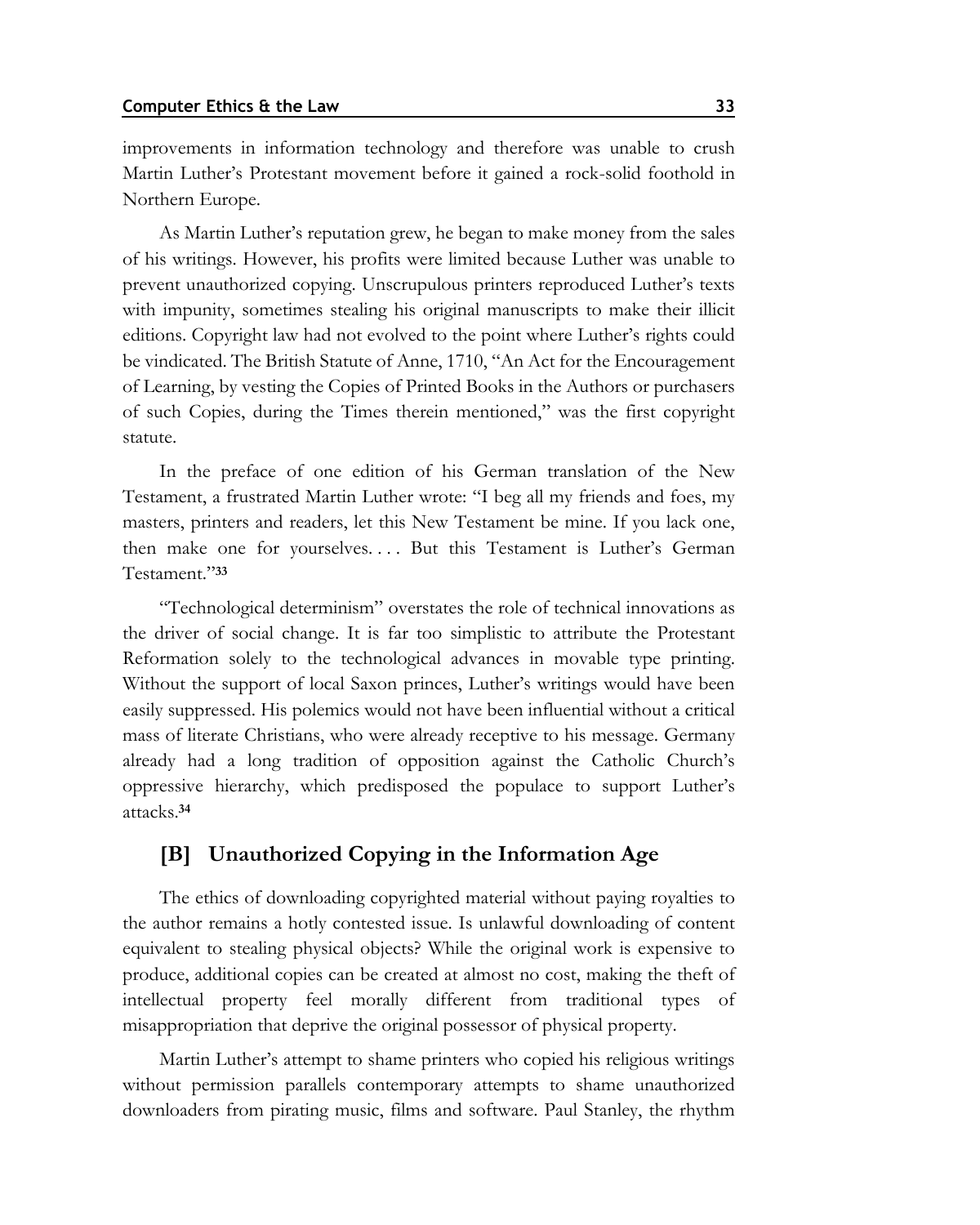guitarist and singer of the rock band *Kiss*, argues, "Illegal music downloading is 'morally' and 'ethically wrong,' and laments the fact that new artists "don't have a chance in hell" of "ever getting that pot of gold."**<sup>35</sup>** Bono, the lead singer of *U2* rebuts the idea that illegal downloading only harms greedy capitalists:

A decade's worth of music file-sharing and swiping has made clear that the people it hurts are the creators—in this case, the young, fledgling songwriters who can't live off ticket and T-shirt sales like the least sympathetic among us.**<sup>36</sup>**

The Australian film industry uses shame in its advertising campaign to deter illegally copying of the country's movies: "You wouldn't steal a car, you wouldn't steal a handbag, you wouldn't steal a television and you wouldn't steal a movie. Downloading pirated films is stealing." The public relations campaign to label unauthorized downloading as immoral "piracy" has failed to gain widespread credibility because:

Copyright infringement is illegal, and like many things that are illegal (jaywalking, driving a car with an expired license), it doesn't have anything in common with stealing except for the (not unimportant!) fact that it's illegal. Piracy, by contrast, is a special form of stealing committed on the high seas. It involves rolling up to a boat, and taking stuff away from the occupants of the boat. Normally one accomplishes this by threatening to kill the occupants of the boat, and from time to time people actually get killed. By contrast, nobody has ever been killed downloading an authorized copy of a Katy Perry song or sharing the license key of a copy of PowerPoint with a colleague. Sensible people understand this, which is one reason that the content industry's efforts to get copyright infringers treated like dangerous violent criminals have fallen into increasing discredit.**<sup>37</sup>**

## **[C] The Policy Debate over Unauthorized Copying**

Copyright has always been contested ethical and legal terrain in American society. In the 1780s, the famous textbook and dictionary creator, Noah Webster, campaigned for strong U.S. copyright laws to stop wholesale distribution of unauthorized reproductions of his dictionary. His efforts, along with those of other stakeholders, were rewarded with a clause in the U. S. Constitution that recognized copyright protection.

Two important American ethical principles appear to conflict in copyright law. The First Amendment's right to free expression in the form of reprinting,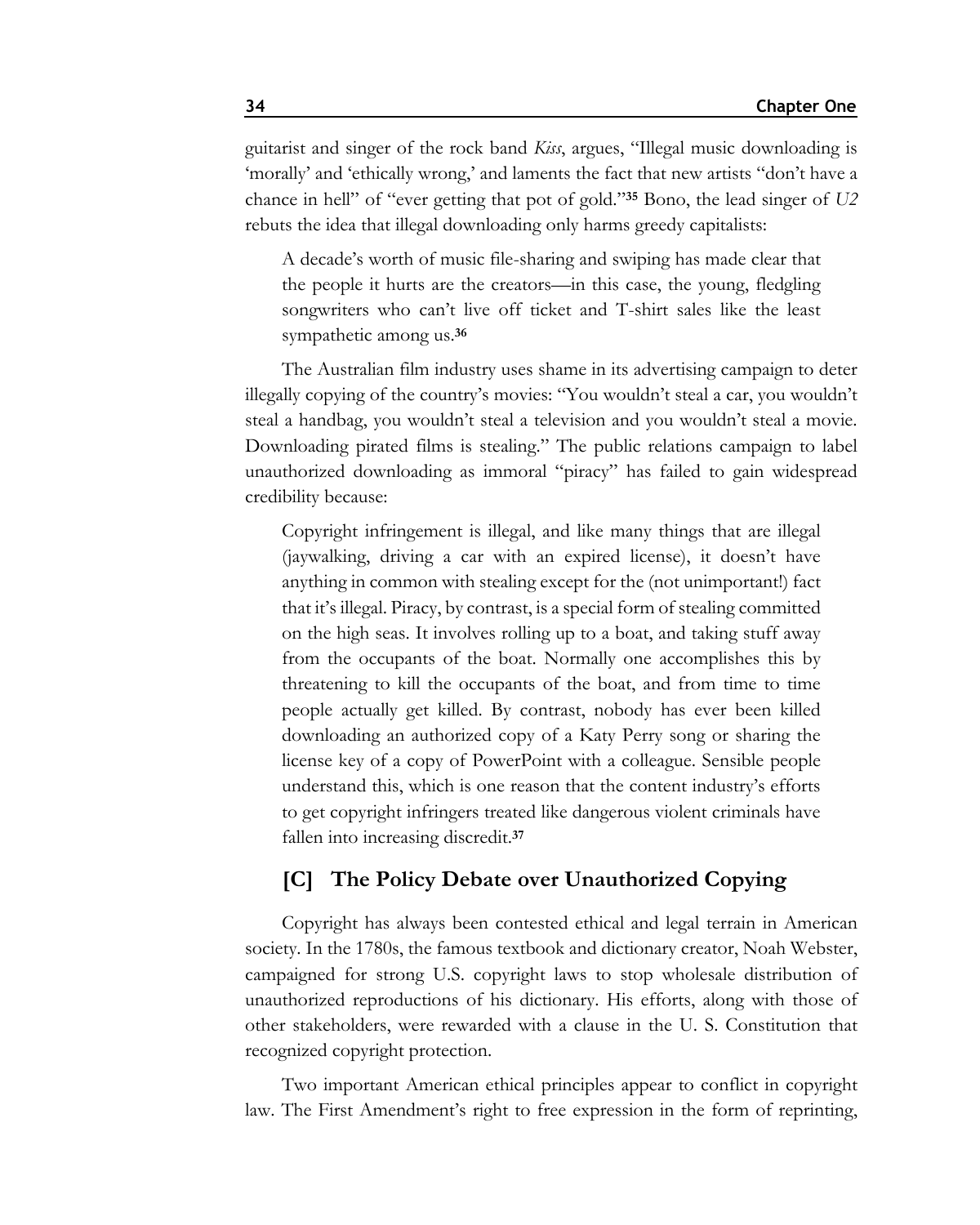#### **Computer Ethics & the Law 35**

modifying and parodying existing works, clashes with the right of the original artists to be fully compensated for their creative efforts. Opponents of overly expansive copyright laws argue that corporate owners of intellectual property are attempting to extort excessive profits by privatizing everyone's common heritage. Music industry spokespeople counter that strong copyright protection and free expression have been mutually supportive throughout U.S. history:

In a two-year span, this nation adopted two major, interlacing principles: Americans were free to write whatever they wanted and had every right to be compensated for their work. The First Amendment encouraged creativity, and the copyright clause guaranteed compensation. So often, the debate over illegal downloading focuses on technology. Those who defend the unauthorized sharing of music say that critics are living in the past and had better get used to the new reality. But that new reality is taking a toll. Over the past decade, America has lost a staggering number of professional songwriters and composers; primarily due to the impact of illegal music downloading. . . Those that remain in the profession are struggling to earn even a minimal income."**<sup>38</sup>**

Congress has responded to extensive lobbying by pro-copyright interests by ramping up criminal penalties for intellectual property infringement. President Bill Clinton signed the *No Electronic Theft Act of 1997* (NET), which fortified criminal penalties for Internet-related theft. NET amended the U.S. Copyright Act to include online piracy that caused commercial harm, even where there was no proof that the defendant was attempting to make a profit. The media industry continues to press for harsher penalties to deter illegal downloaders.

When the authors of this book ask our students if they illegally download copyrighted music, the great majority admit that they have done so. When asked if they feel guilty for engaging in this infringing activity, only a few indicated that they perceive their downloading as unethical. Moral codes often evolve over time. In the future, this act may be widely viewed as immoral "piracy," or perhaps efforts to punish downloaders will be castigated as an example of illegitimate and futile government overreach.

Changes in online music distribution technology and corporate practices raise new ethical and legal concerns for musicians who are attempting to gain increased recognition. Spotify, with thirty million subscribers, and Apple Music, which has signed up fifteen million subscribers since launching in 2015, are said to be using their immense economic leverage to pressure lesser-known artists through the threat of giving a lower profile to their musical creations: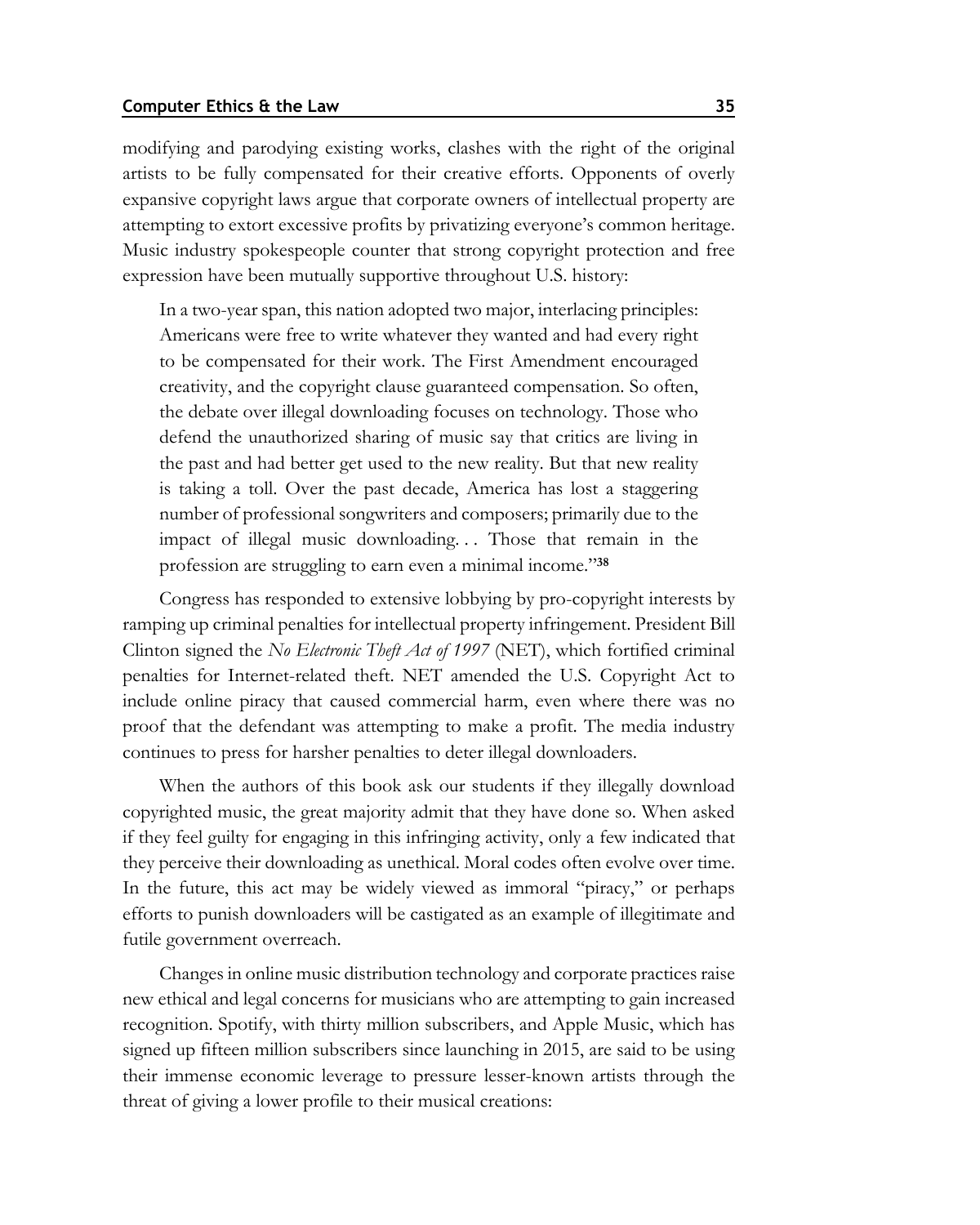Spotify has been retaliating against musicians who introduce new material exclusively on rival Apple Music by making their songs harder to find, according to people familiar with the strategy. Artists who have given Apple exclusive access to new music have been told they will not be able to get their tracks on featured playlists once the songs become available on Spotify, said the people, who declined to be identified discussing the steps. Those artists have also found their songs buried in the search rankings of Spotify, the world's largest music-streaming service, the people said. Spotify said it doesn't alter search rankings.**<sup>39</sup>**

Such practices are likely to be challenged by attorneys as an updated version of the monopoly power used by anti-competitive business "trusts" during the period of America's robber barons.

## **§ 1.3: PERSONAL VS. FORMAL ETHICS**

## **[A] Personal and Informal Ethical Codes**

The social disruption created by rapid advances in computer technology requires software decision-makers to consider the societal impact of their inventions. Programmers are being challenged to take "responsibility for the outcomes, externalities and downright damaging impacts of our hyper-consumer, ever-changing landscape of new gadgets and virtual arenas that are coming on board at a lighting-speed pace."**<sup>40</sup>** To quote Spider-Man's Uncle Ben: "With great power, comes great responsibility."

Ethical computing guidelines draw from three sources: "(1) the individual's own personal code, (2) any informal code of ethical behavior that exists in the workplace and (3) exposure to formal codes of ethics."**<sup>41</sup>** For example, individuals may have very different beliefs about the moral justification involved in an online purchase of recreational marijuana. A drug user who is illegally diverting his legally purchased Colorado supply to make a fast profit in jurisdictions where the possession of marijuana is still criminalized, may be viewed as unethical or alternatively, as advancing liberty. The willingness to limit Internet freedoms in order to enforce laws against this illegal reselling will vary sharply in America's pluralistic society.

Similarly, informal rules of online behavior in the workplace or within other small groups will differ significantly according to local conditions. One office will encourage forwarding jokes as a method of keeping morale high, while, in another work setting, this behavior may result in termination, especially if the jokes are risqué. The macho "bro" culture of some Silicon Valley firms such as Uber has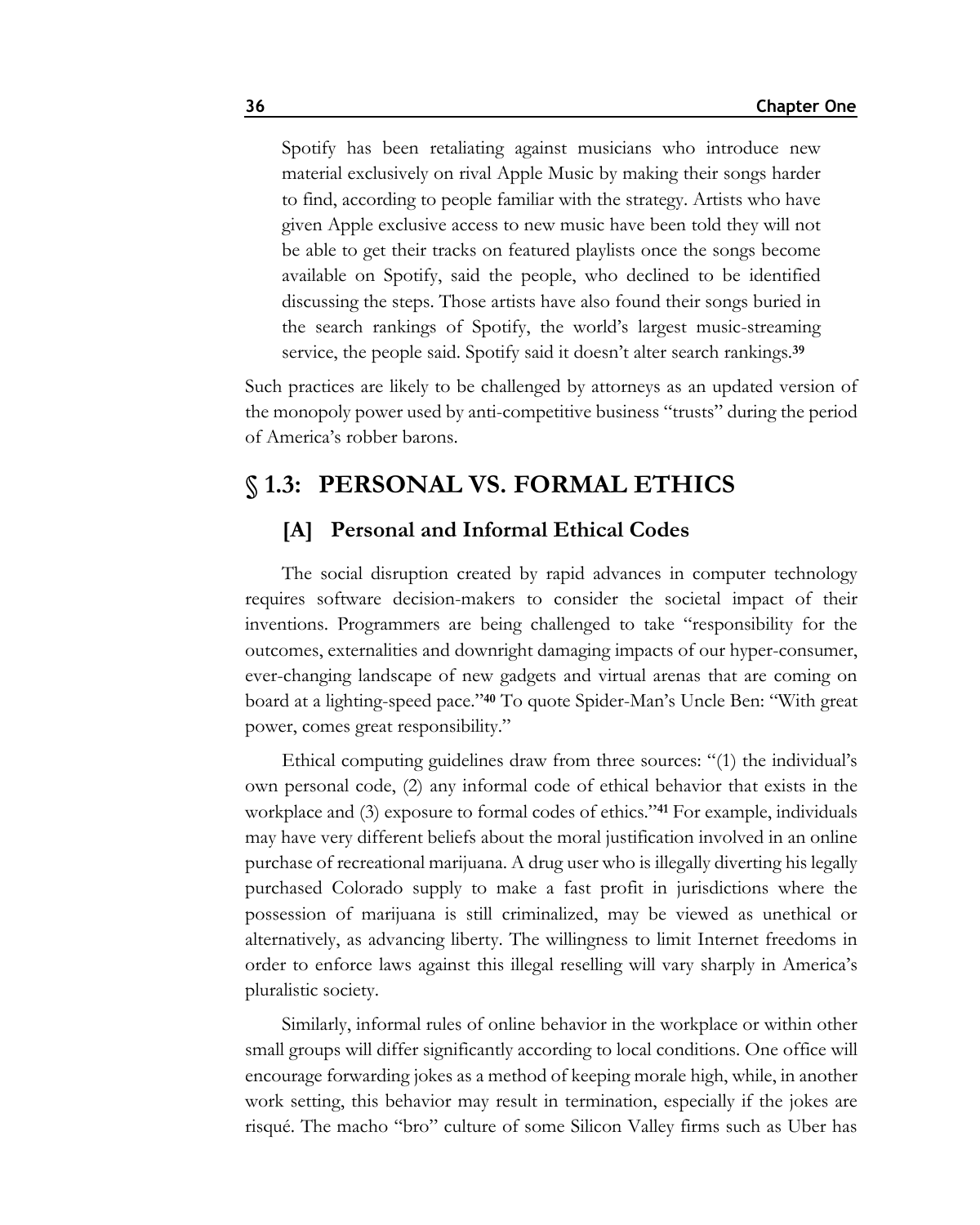been widely criticized as unethically sexist but praised by a few as encouraging the aggressively competitive ethos necessary in an economic environment where, in the famous aphorism of Intel CEO Andy Grove, "only the paranoid survive."

Formal rules about the use of computers in the classroom vary between outright bans on the use of the Internet to incorporating cyberspace into in-class learning. Some professors encourage students to consult the Internet to look up applicable statutes or a relevant news story, while others view online surfing during class as undermining the educational experience. A lecture on the importance of having a nuanced Internet-deployed advertising campaign can be enhanced as students find examples for themselves and share their discoveries with the class. On the other hand, holding the attention of students is more challenging in classrooms because of the mesmerizing appeal of instant messaging, social networks and other Internet-related distractions.

## **[B] Formal Codes of Computer Ethics**

### **Preamble to Association of Computer Machinery Code of Ethics**

(1) *Public*—Software engineers shall act consistently with the public interest.

(2) *Client and Employer*—Software engineers shall act in a manner that is in the best interests of their clients and employers consistent with the public interest.

(3) *Product*—Software engineers shall ensure that their products and related modifications meet the highest professional standards possible.

(4) *Judgment*—Software engineers shall maintain integrity and independence in their professional judgment.

(5) *Management*—Software engineering managers and leaders shall subscribe to and promote an ethical approach to the management of software development and maintenance.

(6) *Profession*—Software engineers shall advance the integrity and reputation of the profession consistent with the public interest.

(7) *Colleagues*—Software engineers shall be fair to and supportive of their colleagues.

(8) *Self*—Software engineers shall participate in lifelong learning regarding the practice of their profession and shall promote an ethical approach to the practice of the profession.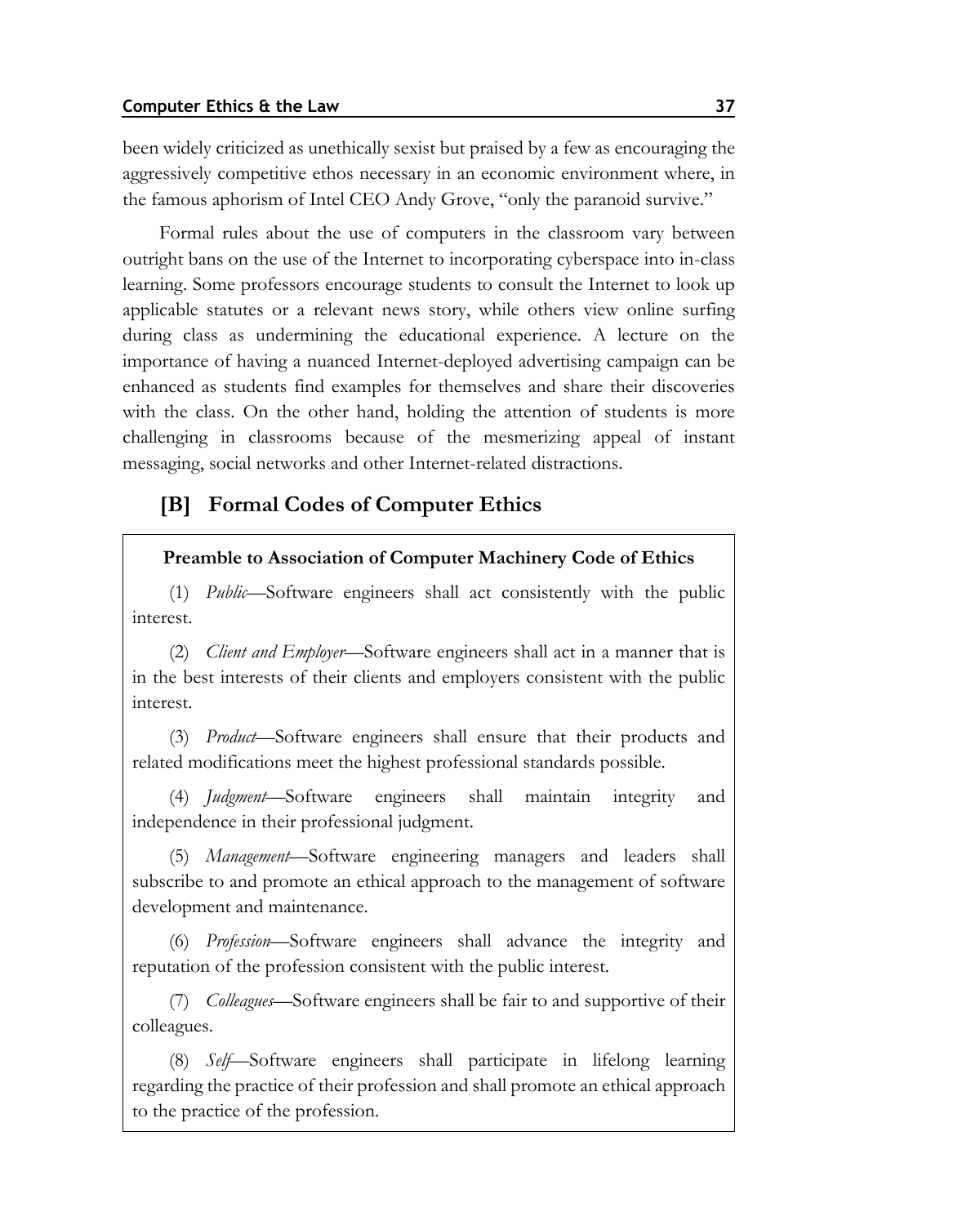### **(1) The ACM's Code of Ethics**

Formal codes of ethics play an important role in the socialization of professionals. The world's largest educational and scientific society devoted to computing, the Association for Computing Machinery (ACM), has developed a code of ethics to guide computer professionals away from immoral practices. The ACM notes that these principles also can serve as a basis for judging the merits of any formal complaint about violations of professional ethical standards.

The organization's Code of Ethics (ACM Code) consists of twenty-four broad rules that define the personal responsibilities of computer professionals. This code is not legally enforceable since membership in the association is voluntary and the ACM cannot prohibit violators from continuing their work in the information technology field. As this book goes to press, the ACM Committee on Professional Ethics (COPE) is revising the ACM Code of Ethics and Professional Conduct to reflect the shifts in technology and society since the Code's creation in 1992. The ACM ethics committee requests that computer professionals respond to four guiding questions:

What parts of The Code no longer make sense due to changes in technology or society? What could be done to make them better fit the current context? Are there any blind spots in The Code? Are there principles that ought to be contained in The Code that are currently missing? In the area of technology where you are most expert, what have been the greatest changes since 1992, and how might The Code be updated to reflect these changes? What parts of The Code are confusing, ambiguous or likely to be misinterpreted?**<sup>42</sup>**

Rule 2.3 of the Association of Computer Machinery Code of Ethics calls for ACM members to "know and respect existing laws pertaining to professional work." However, ACM members, the Code explains, should not blindly obey unjust laws because "compliance must be balanced with the recognition that sometimes existing laws and rules may be immoral or inappropriate and, therefore, must be challenged." For example, Edward Snowden argues that his exposure of the National Security Agency's (NSA) mass monitoring of online communications and its subsequent misleading of Congressional committees about its systematic privacy invasions, created a situation where his personal ethical code and his moral obligations to the American people were more important than obeying U.S. law.

Libertarians, who believe in battling government overreach, have supported Snowden. However, backing from the libertarians will not save Snowden from severe punishment if he returns to any nation that recognizes U.S. legal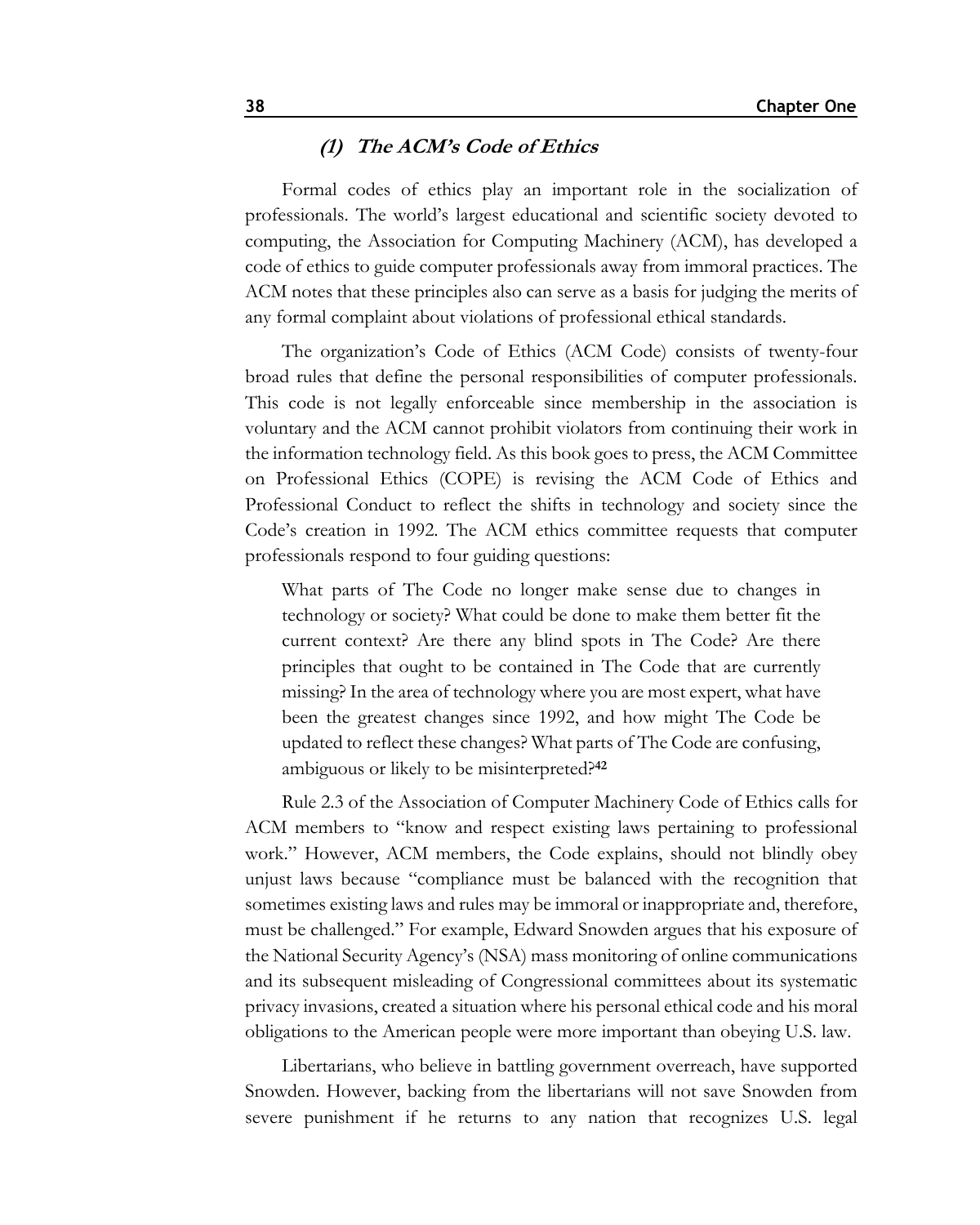jurisdiction. The ACM has no power to protect computer professionals from suffering the consequences of breaking the law, even if its membership were to agree that Snowden did the right thing. Chapter Two will address the intersection between ethical perspectives and legal responsibilities.

Section 1.2 of the ACM Ethics Code requires computer professionals to avoid doing harm to others, which is an ethical admonition that applies to diverse legal duties. Chapter Three on Cybertorts, Chapter Four on Cybercrime and Chapter Five on Information Privacy all discuss the legal standards that enforce this ethical dictate. ACM's Code notes that:

To minimize the possibility of indirectly harming others, computing professionals must minimize malfunctions by following generally accepted standards for system design and testing. Furthermore, it is often necessary to assess the social consequences of systems to project the likelihood of any serious harm to others.

Chapter Five examines information privacy issues from a globalized perspective. Section 1.7 of the Code requires respect for the privacy of others. Failure to protect data privacy may lead to legal liability:

Computing and communication technology enables the collection and exchange of personal information on a scale unprecedented in the history of civilization. Thus, there is increased potential for violating the privacy of individuals and groups. It is the responsibility of professionals to maintain the privacy and integrity of data describing individuals.

ACM ethical rules implicitly require computer professionals to understand and comply with not only the letter of the law, but also with its spirit. Section 2.6 of the ACM Ethics Code requires computer experts to "honor contracts, agreements and assigned responsibilities." Examining the law and ethics of electronic contracts allows one the exploration of such issues as when online contracts are so deceptively presented that courts may refuse to enforce them. If software publishers use licensing to disclaim all responsibility for remedies in the event that their software fails, is it ethical, even if it is legal? Chapter Six discusses the difficult ethical issues raised by contract law in inequitable information technology contracts.

Chapters Seven and Eight of this book will apply ethical and principles to copyrights, patents, trademarks and trade secrets. As Section 1.5 of the ACM notes:

Violation of copyrights, patents, trade secrets and the terms of license agreements are prohibited by law in most circumstances. Even when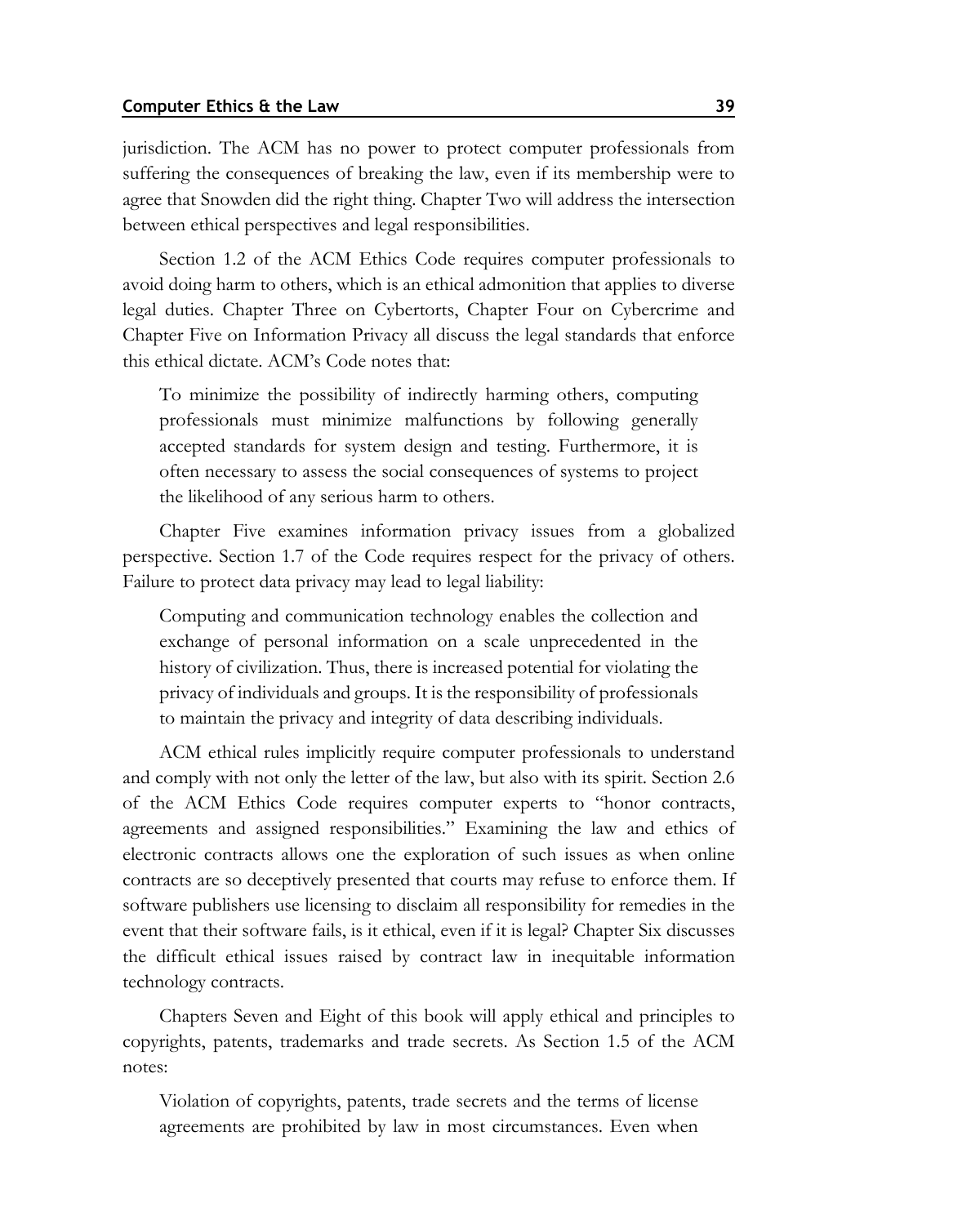software is not so protected, such violations are contrary to professional behavior. Copies of software should be made only with proper authorization. Unauthorized duplication of materials must not be condoned.

ACM Ethics Code Section 1.8 requires computer professionals to "honor confidentiality." Reviewing how different countries have adopted varying approaches to the trade-offs between protecting personal privacy and other social values such as security and intellectual property rights will reveal the complexity of this issue. Once again, there has been significant litigation over when confidentiality legally applies and when it can be broken.

### **(2) Computer Professionals for Social Responsibility**

Computer Professionals for Social Responsibility (CPSR), an organization founded to further ethical behavior in computing, existed from 1983 until it was disbanded in 2013. Like the ACM, the CPSR realized that computers are instrumentalities for accomplishing good, but they can also enable morally questionable behavior. The CPSR developed a similar, though less detailed, list of ethical principles as the ACM. CPSR's Ten Commandments proscribe wrongs that may arise in a computer professional's work life. This code of personal conduct parallels the Biblical Ten Commandments in being overwhelmingly composed of "don'ts" rather than positive actions.

Both the ACM's and CPSR's ethical codes are merely aspirational, like the Scout Oath or The American's Creed, rather than a set of legally enforceable duties. The coercive power of law makes it difficult to craft. Criminal law must be carefully fashioned so that people know in advance what activities are illegal and have a clear idea of what punishment is proper. Hastily drafted statutes encourage unethical people to exploit legal ambiguities by sidestepping the exact wording of the law or they may unnecessarily frighten ethical individuals from doing the right thing for fear of legal jeopardy. The overwhelming message implicit in CPSR's Ten Commandments is that moral principles frequently overlap with explicit legal duties and rights.

Unethical conduct can trigger legal liability as computer ethics is concretized in judicial opinions, regulations and statutes. Chart Two (below) describes U.S. laws that prescribe punishments for violating the CPSR's ethical principles. The history and effectiveness of these and other laws, including the laws of the European Union, will be discussed in depth in subsequent chapters.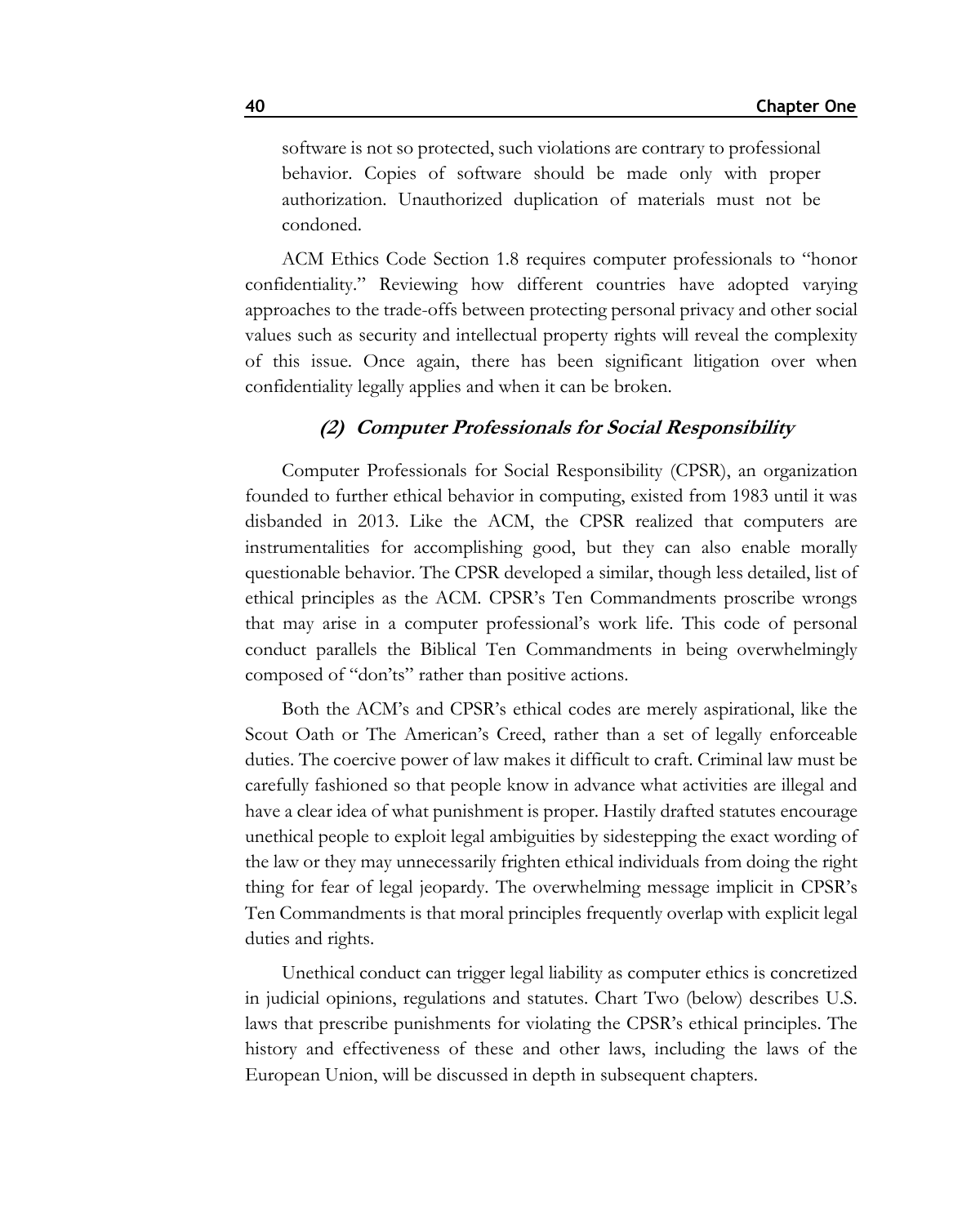ı

| <b>Ten Commandments</b>                                                 | <b>Legal Issues Addressed</b>                                                                                                                                                                           | <b>Illustrations</b>                                                                                                                                               |
|-------------------------------------------------------------------------|---------------------------------------------------------------------------------------------------------------------------------------------------------------------------------------------------------|--------------------------------------------------------------------------------------------------------------------------------------------------------------------|
| (1) Thou shalt not use a<br>computer to harm other<br>people.           | Applies to cybercrimes as<br>addressed by the Computer<br>Fraud & Abuse Act and the<br>Electronic Communications<br>Privacy Act.                                                                        | Intercepting an<br>electronic<br>communication or<br>trespassing on a<br>government<br>computer.                                                                   |
| (2) Thou shalt not<br>interfere with other<br>people's computer work.   | Applies to cybercrimes and<br>personal property<br>cybertorts.                                                                                                                                          | Ransomware,<br>computer viruses and<br>worms. Malicious<br>software also<br>constitutes the tort of<br>trespass to chattels or<br>conversion.                      |
| (3) Thou shalt not<br>snoop around in other<br>people's computer files. | Applies to the tort of the<br>"intrusion upon seclusion,"<br>a privacy-based tort and a<br>crime under the Computer<br>Fraud and Abuse Act, which<br>forbids downloading data<br>without authorization. | Obtaining data from<br>a computer system's<br>private files.<br>Snooping around in<br>another person's files<br>or reading someone<br>else's personal<br>messages. |
| (4) Thou shalt not use a<br>computer to steal.                          | Applies to cybercrimes and<br>to personal property, privacy<br>torts and business torts.                                                                                                                | Hacking constitutes a<br>violation of the<br>Economic Espionage<br>Act as well as the<br>misappropriation of<br>trade secrets.                                     |
| (5) Thou shalt not use a<br>computer to bear false<br>witness.          | Covers many cybercrimes,<br>cybertorts and regulatory<br>actions by the Federal Trade<br>Commission.                                                                                                    | False information<br>about individuals<br>constitutes<br>defamation.                                                                                               |
| (6) Thou shalt not copy<br>or use proprietary                           | Prohibits using software<br>without a license, which is<br>both a violation of contract                                                                                                                 | Using proprietary<br>software without a<br>license can result in                                                                                                   |

## **CHART TWO: CPSR'S TEN COMMANDMENTS OF COMPUTER ETHICS**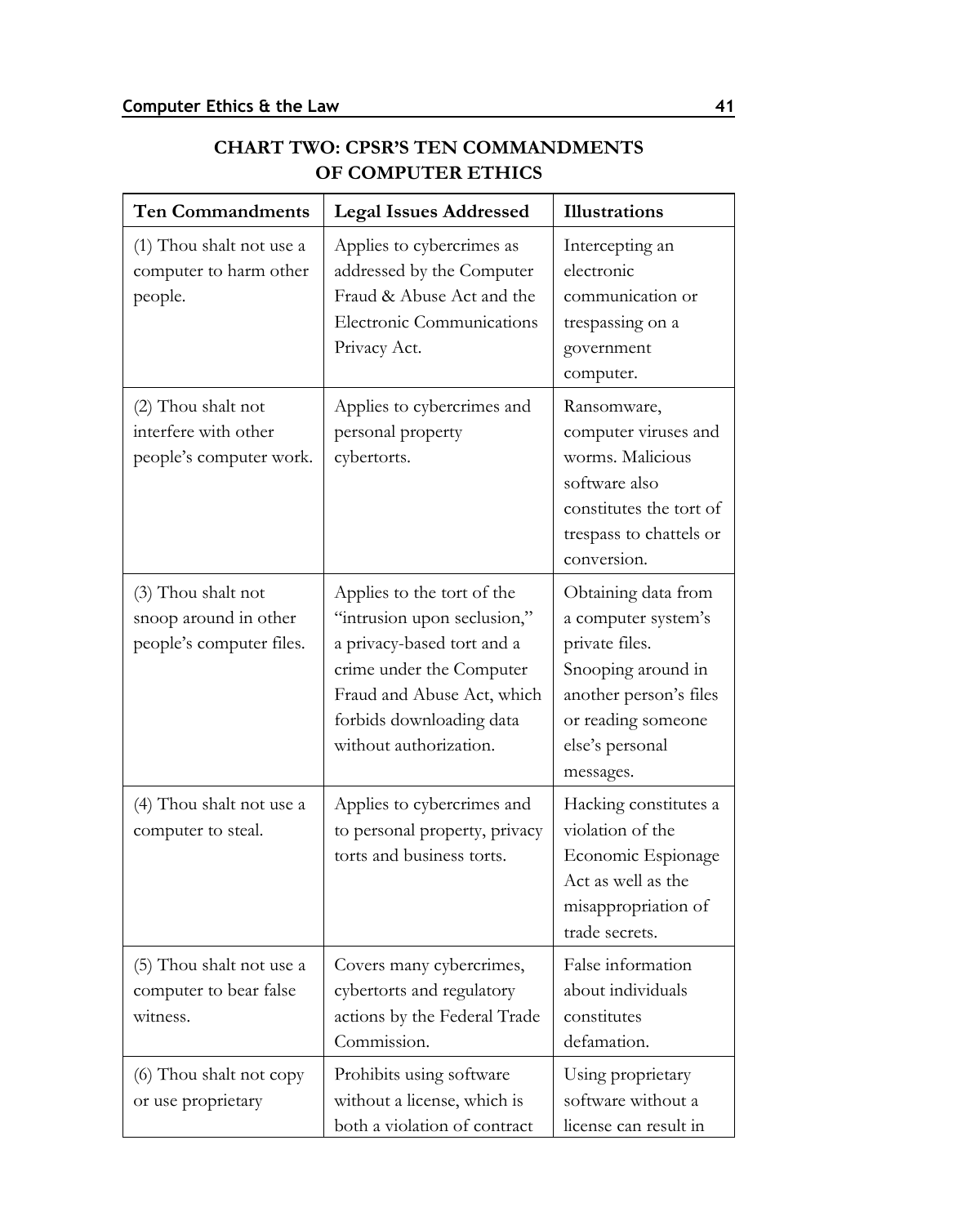| software for which you<br>have not paid.                                                                                          | law and intellectual<br>property.                                                                                                                                           | copyright or patent<br>infringement lawsuits,<br>which can result in<br>millions of dollars in<br>judgments and fines.                                                                                 |
|-----------------------------------------------------------------------------------------------------------------------------------|-----------------------------------------------------------------------------------------------------------------------------------------------------------------------------|--------------------------------------------------------------------------------------------------------------------------------------------------------------------------------------------------------|
| (7) Thou shalt not use<br>other people's computer<br>resources without<br>authorization or proper<br>compensation.                | Unauthorized access to a<br>password protected<br>computer system is a crime<br>under the Computer Fraud<br>and Abuse Act and could<br>also be a personal property<br>tort. | Unauthorized access<br>may also constitute a<br>tort if the computer<br>system is impaired. If<br>the computer system<br>is destroyed, the tort<br>of conversion applies.                              |
| (8) Thou shalt not<br>appropriate other<br>people's intellectual<br>output.                                                       | IP infringement can violate<br>criminal law.                                                                                                                                | If a programmer uses<br>software developed<br>for his employer for<br>other applications, it<br>is likely a breach of a<br>nondisclosure<br>agreement and may<br>constitute copyright<br>infringement. |
| (9) Thou shalt think<br>about the social<br>consequences of the<br>program you are writing<br>or the system you are<br>designing. | Failure to consider social<br>consequences could result in<br>tort liability.                                                                                               | Software engineers<br>who do not consider<br>social consequences<br>may find themselves<br>liable for negligent<br>computer security,<br>illegal discrimination<br>and other torts.                    |
| (10) Thou shalt always<br>use a computer in ways<br>that ensure<br>consideration and<br>respect for your fellow<br>humans.        | N/A (Only Commandment<br>that does not address legal<br>liability issues.)                                                                                                  | The law does not<br>reward good<br>behavior. Instead, it<br>penalizes bad acts.                                                                                                                        |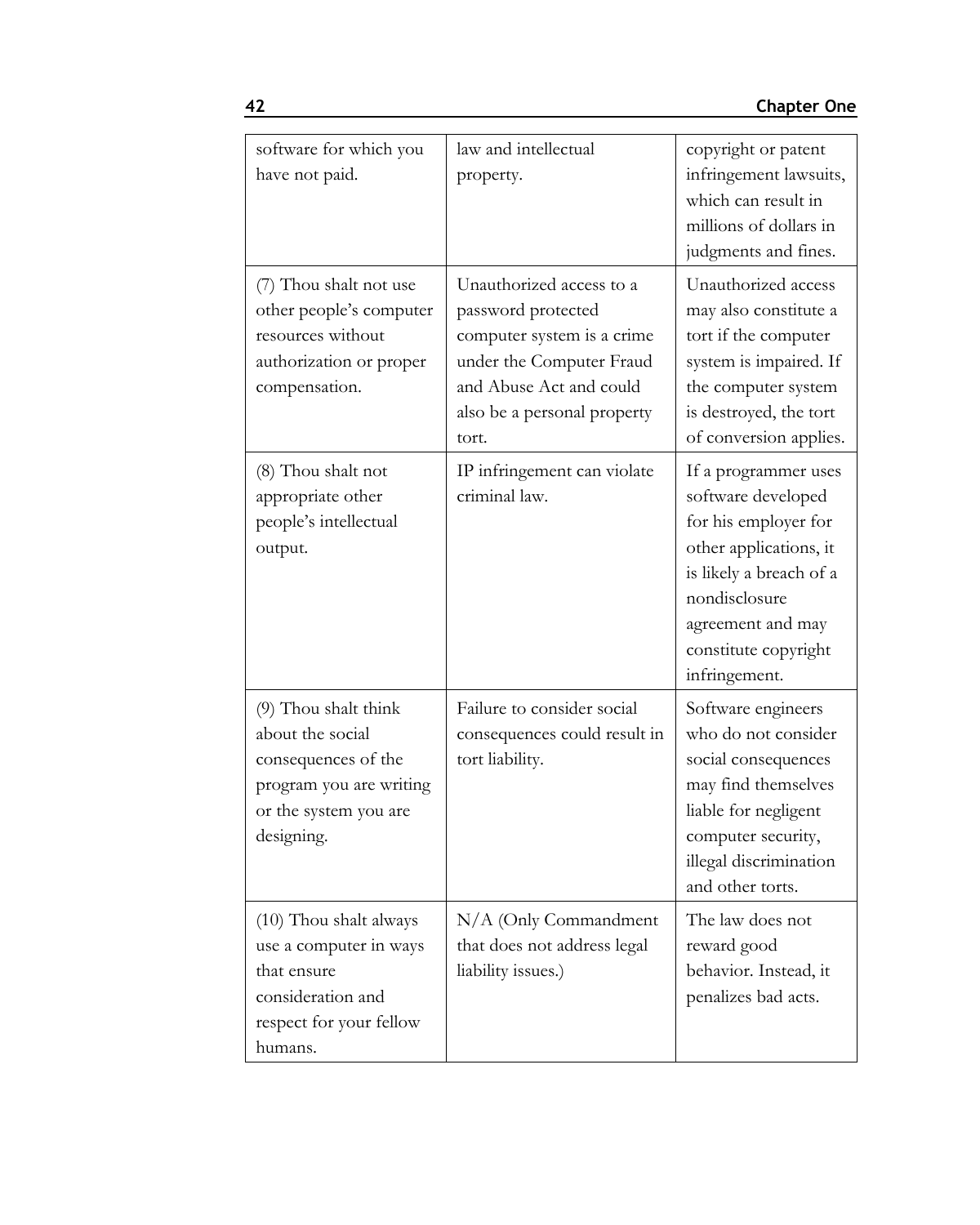## **§ 1.4: ETHICS & THE INTERNET OF THINGS**

The Internet of Things (IoT) refers to all everyday consumer products and services that receive and transmit data on the Internet. A 2015 Federal Trade Commission report provides examples of this rapidly expanding phenomenon and the dangers presented by lax security:

The Internet of Things adds new security dimensions to consider. For example, an insecure connection could give a hacker access not just to the confidential information transmitted by the device, but also to everything else on a user's network. . . If that home automation system isn't secure, a criminal could override the settings to unlock the doors. And just think of the consequences if a hacker were able to remotely recalibrate a medical device—say, an insulin pump or a heart monitor.**<sup>43</sup>**

The IoT is evolving in a policy vacuum, with minimal regulation or legal precedent. Industry remains ill-prepared to deal with the security issues raised by smart products, despite the government's warning. In September 2016, cybercriminals took advantage of substandard IoT security to build a massive botnet using smart devices such as Internet-enabled televisions, baby monitors, security systems, cameras and printers.

Companies like Amazon, Twitter and Netflix were crippled for hours, while Internet access was interrupted on the East Coast. Whether the burden of such losses should be principally borne by the websites or by those who did not adequately protect their devices is a legal and ethical judgment that will shape the future of information engineering.

Internet-enabled vehicle safety devices, for example, can dramatically lessen the carnage on America's highways, but they also raise vexing ethical and legal issues. This technology permits the tracking of any automobile. Under what circumstances should law enforcement personnel be permitted to access a car's travel record? When should insurance companies or traffic police be allowed to evaluate the safety of a driver's conduct? When should an employer be permitted to check an auto's electronic records to see if the employee took an unauthorized break? Should the records be available to determine whether a restraining order has been violated or should the records be automatically destroyed to preserve individual privacy?

If these questions in applied ethics appear complex, examine the "futurecraft" city envisioned by the Massachusetts Institute of Technology's Senseable City Project, where nanosensors, cell phones and other informationgathering devices would provide optimal services by tracking every movement of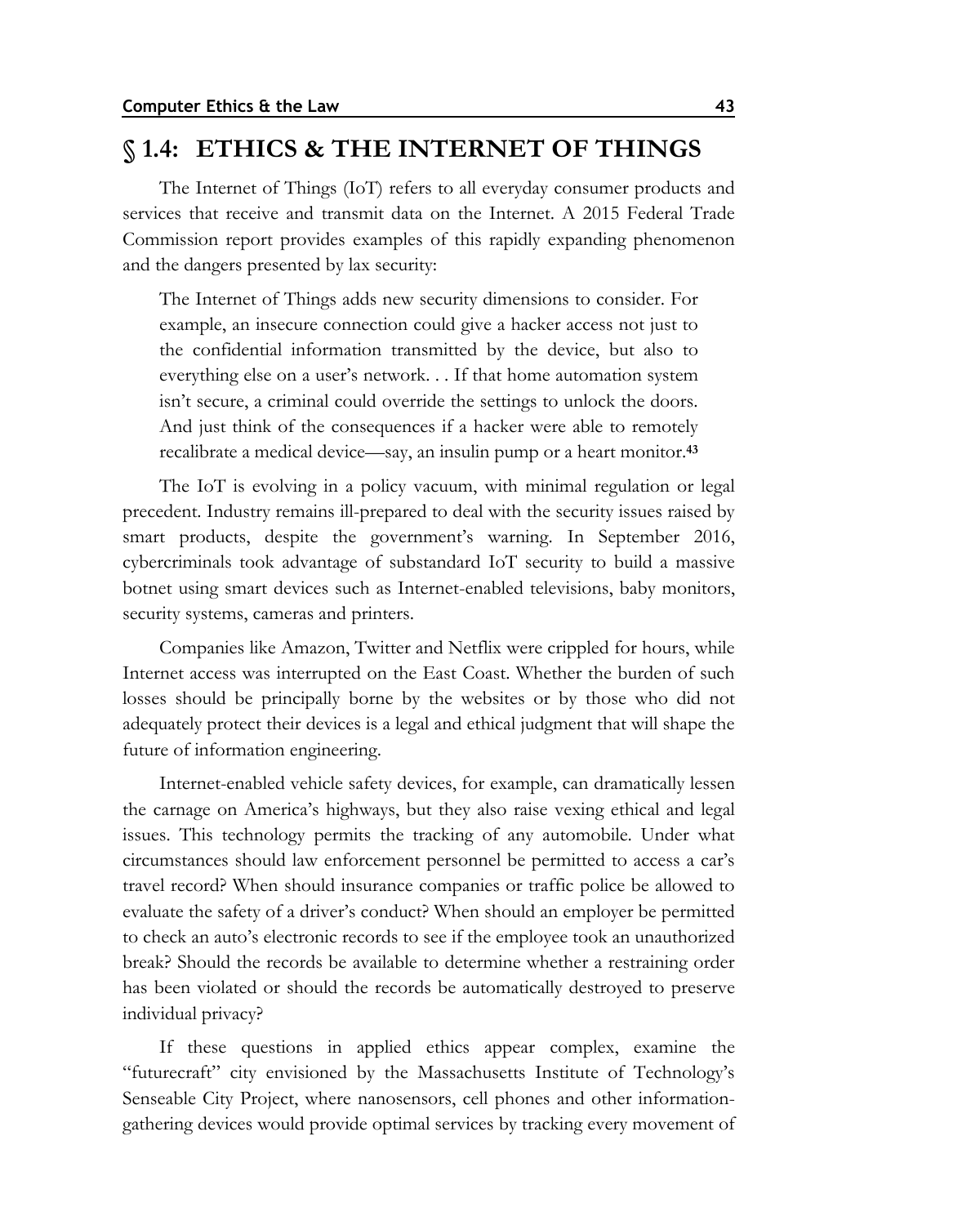individuals.**<sup>44</sup>** People could be warned away from crime scenes or traffic jams and toward opportunities to engage in their favor hobbies. Developing new laws to regulate this predicted "smart city" will require ethical visionaries. How should information engineers make certain that this highly useful technology does not create a dystopian future in which constant surveillance renders privacy nonexistent?

#### **Policy Issues for the Internet of Things (IoT)**

What are the privacy concerns raised specifically by IoT? How are they different from other privacy concerns?

Do these concerns change based on the categorization of IoT applications? What role or actions should the Department of Commerce and, more generally, the federal government takes regarding policies, rules and standards about privacy and the IoT?

Are there other consumer protection issues that are raised specifically by IoT? If so, what are they and how should the government respond to the concerns? In what ways could IoT affect and be affected by questions of economic equity? In what ways could IoT potentially help disadvantaged communities or groups? Rural communities? In what ways might IoT create obstacles for these communities or groups?

What effects, if any, will Internet access have on IoT, and what effects, if any, will IoT have on Internet access? What role, if any, should the government play in ensuring that the positive impacts of IoT reach all Americans and keeping the negatives from disproportionately affecting disadvantaged communities or groups?

Source: United States Department of Commerce, *Internet of Things* (2017).

## **§ 1.5: GLOBALIZED LAW AND ETHICS**

### **[A] The Internet as a Cross-Border Legal Environment**

Advances in information technology are bringing cultures that were once geographically separate into constant interaction. The Internet crosses national borders at the speed of light, making it very difficult to avoid violating different national laws and moral standards. No virtual tollgates warn users that they are entering into the jurisdiction of a country with very different legal, ethical and political realities.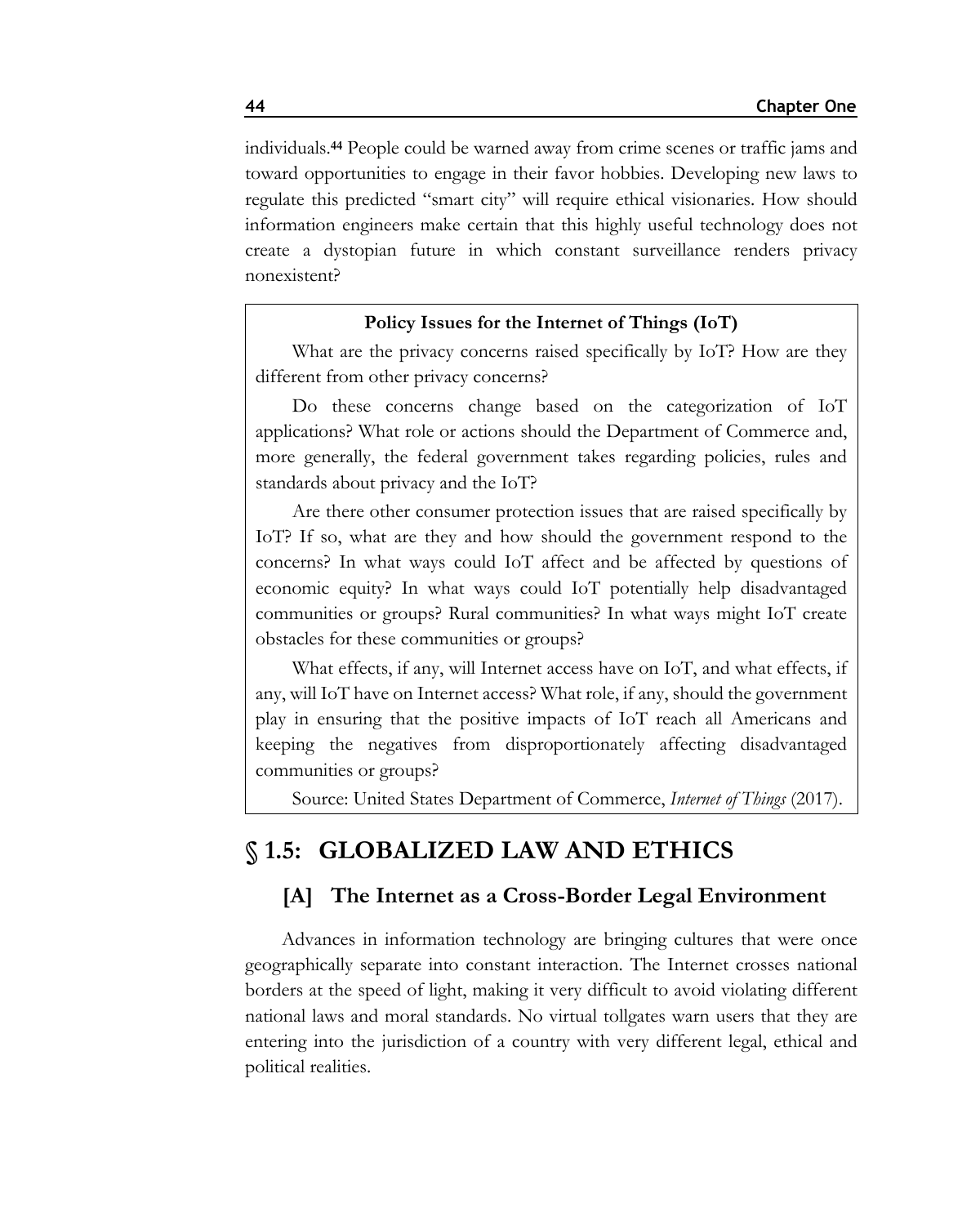#### **[B] Global Business Dilemmas**

A U.S. e-commerce business must not only comply with consumer law, competition law and regulations in every country where it does business, but its corporate leadership must understand that law enforcement effectiveness varies significantly around the world. Highly paid industrial and professional jobs may also be readily transferred to much less expensive Third World countries or assigned to robots, destroying what were once the secure careers of millions. Some futurologists foresee a huge growth of unemployment among those replaced by artificially intelligent machinery, which might require a vastly expanded, globalized system of unemployment compensation or mass retraining of displaced workers.

### **[C] Cross-Border Cultural Clashes**

European law differs sharply from U.S. legal practices in evaluating what is protected as free expression. For example, the Union of Jewish French Students filed suit against Twitter because it refused to disclose the "names of anti-Semitic tweet authors, despite a French court ruling commanding their identification." In the United States, these tweets, though objectionable to many, are protected expression under the First Amendment of the U.S. Constitution.

Some European countries still retain anti-blasphemy criminal law but Europe's recognition of free expression as a fundamental right is now supplanting the older law. In May 2017, the Irish government investigated Stephen Fry for blasphemy after the prominent actor was quoted as asking why he should "respect a capricious, mean-minded, stupid God who creates a world that is so full of injustice and pain?" and for denouncing God as "utterly monstrous." Irish prosecutors did not file charges against Fry. It is highly unlikely that the European Court of Justice would permit prosecution for these anti-religious statements, as free expression is also a fundamental right throughout the European Union.

In the United States, the First Amendment protects comedians like Bill Maher, who calls religion a mass delusion.**<sup>45</sup>** Maher, in his HBO show *Real Time* denounced what he considers liberals' mistaken argument that both Christians and Muslims are equally likely to engage in violent religious intolerance: "Are there Christian terrorist armies like ISIS, Al Qaeda, Boko Haram, al-Shabaab? Are there armies like that in the world that aren't Muslim?"**<sup>46</sup>** In contrast, in July 2017, a Pakistani was sentenced to death for insulting Mohammed in a Facebook post.**<sup>47</sup>**

Website designers and operators must tailor their content to conform to radically different legal cultures. A news story critical of Islam or the Prophet Mohammed is blasphemous in Saudi Arabia and lead to severe punishment of the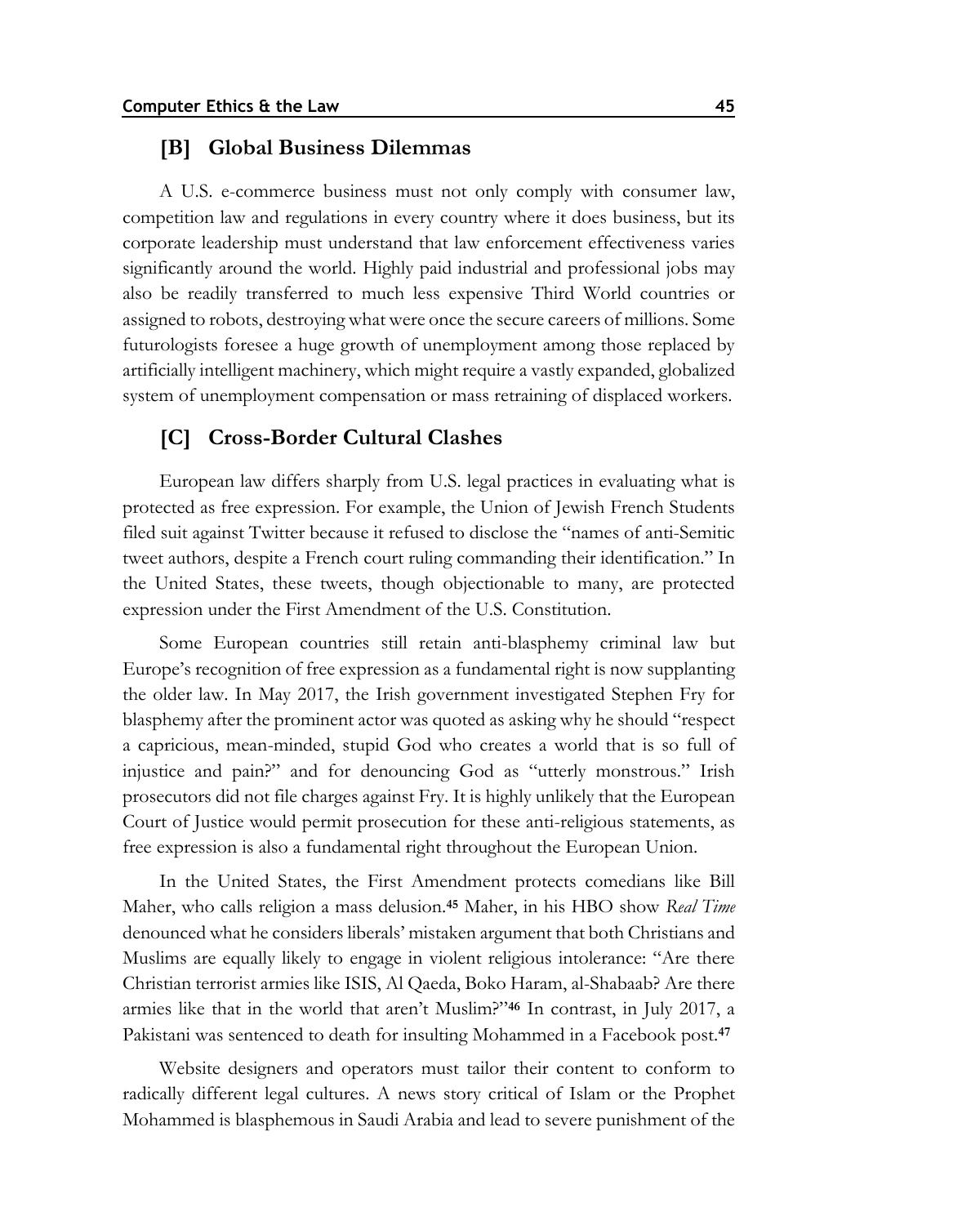author. This same story would be protected expression under the First Amendment of the U.S. Constitution and as a fundamental right under European law. Article 11 of the European Union's Charter of Fundamental Rights guarantees the "freedom to hold opinions and to receive and impart information and ideas without interference by public authority and regardless of frontiers."**<sup>48</sup>**

Where exactly is the line between free expression and enabling terrorism? A Christian Coptic living in California produced *The Innocence of Muslims*, an anti-Islamic film trailer that portrayed Mohammed as a hypocrite, looter and sexual deviant. The amateurish trailer, dubbed in Arabic, was uploaded to YouTube in September 2012, inciting riots that led to fifty deaths and hundreds of injuries throughout the Middle East. Afghanistan, Bangladesh, Sudan and Pakistan blocked YouTube because it would not remove the incendiary video. Should such postings be forbidden as dangerous hate speech or protected under the right to religious freedom?

## **[D] Terrorism and Hate on the Internet**

The Boston Marathon bombers learned to make pressure cooker bombs from an online magazine called *Inspire*, which, in 2010, published detailed instructions for creating lethal devices out of easily acquired materials. How aggressive do websites need to be in locating and removing such potentially dangerous postings? Well after the terrorist attack, a *Guardian* newspaper reporter viewed "a 30-slide guide about how to build a bomb posted on Facebook. Although it was removed by moderators, it had been on the site for some time and reappeared again weeks later."**<sup>49</sup>**

Determining whether to block hate speech on the Internet always involves balancing ethical values such as safety, security and property rights against free expression. YouTube, as a privately owned business, is developing its own standards of decency. The website's software reviews hundreds of millions of clips to purge the site of videos showing brutal crimes or glamorizing terrorism. In August 2017, YouTube adopted a new policy calculated:

to catch and flag what it calls "controversial religious and supremacist" videos hosted on the platform. The platform plans to hide these videos from wider audiences and demonetize them to prevent their creators from earning revenue from YouTube.**<sup>50</sup>**

The Internet forces a rethinking of human rights, legal jurisdiction and other basic moral and legal concepts. Regions with no tradition of free speech feel themselves assaulted by disruptive, obscene and blasphemous online postings. In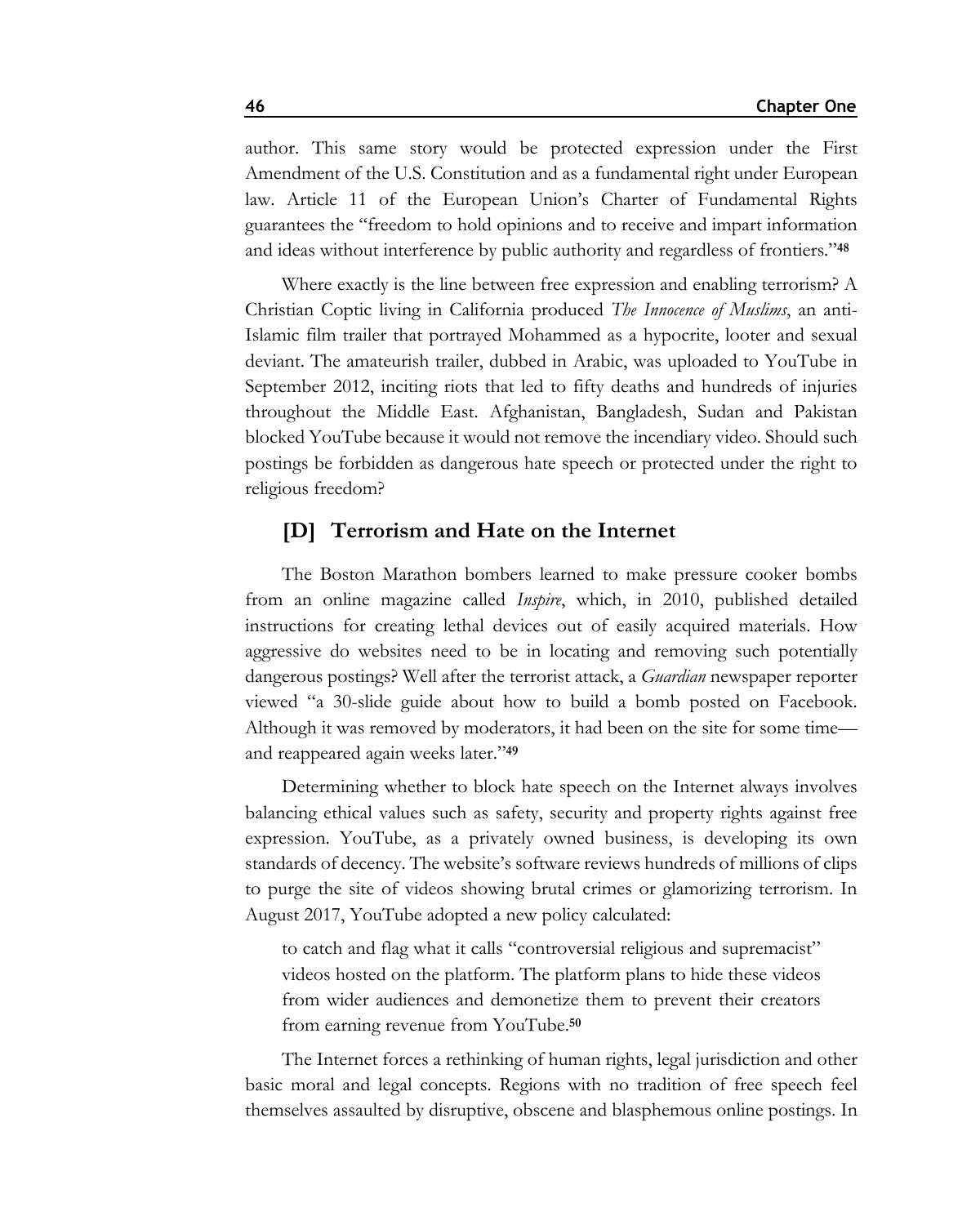contrast, nations that highly value free expression complain of suffocating foreign censorship. The international harmonization of cyberspace law is proving to be extremely complex because different regions vary in their cultural beliefs, legal systems and economic interests.

## **§ 1.6: ETHICAL NORMS & LAW**

Basic agreements on ethical values are the glue that hold voluntary communities together. Internet users collectively determine what violations of these unwritten rules should be penalized. Sociologists divide these collective norms into "mores" (ethical norms reflecting fundamental values) and "folkways" (customary ways of doing things). Spamming, pop-up ads and excessively commercial conduct on websites are relatively minor violations that are classified as folkways. Distribution of child pornography violates mores in the great majority of social circles. In the absence of legal enforcement, group members may develop informal ethical codes that can be enforced through ostracism, harassment or banishing.

In the early years of the Internet, there were few laws regulating online activity. Lacking an effective legal code, citizens of the Internet, or netizens, developed their own normative rules and enforced them through the cyberspace version of vigilante justice. Without a physical presence, a lynch mob can hang no one. However, informal social control mechanisms emerged in the 1990s, when the online community was far smaller and more cohesive than today's Internet community.

Social ostracism augments acceptable use policies, which tend to be normatively, not legally, based. In a well-known incident, customers in a San Francisco Apple retail store "noticed a vaguely androgynous person spending a lot of time there with a computer," using the store's free wireless, which negatively affected the system's availability to others. "Some people became annoyed at the person and they blogged and posted pictures online" to embarrass the norm breaker. Employing YouTube to shame the annoying Apple user illustrates the emergence of informal social controls to both establish and enforce norms.**<sup>51</sup>**

Informal social controls also played an important role in punishing bad behavior in the early chat rooms where snarky comments tended to quickly spiral into insulting postings. Angry users "flamed" racists, spammers and deceitful advertisers to enforce ethical norms of civility in the early Internet. "Bozo filters" blocked messages from excessively loquacious participants in discussion groups. User communities still employ online shaming tactics to enforce norms against certain types of behavior when formal legal remedies are either unavailable or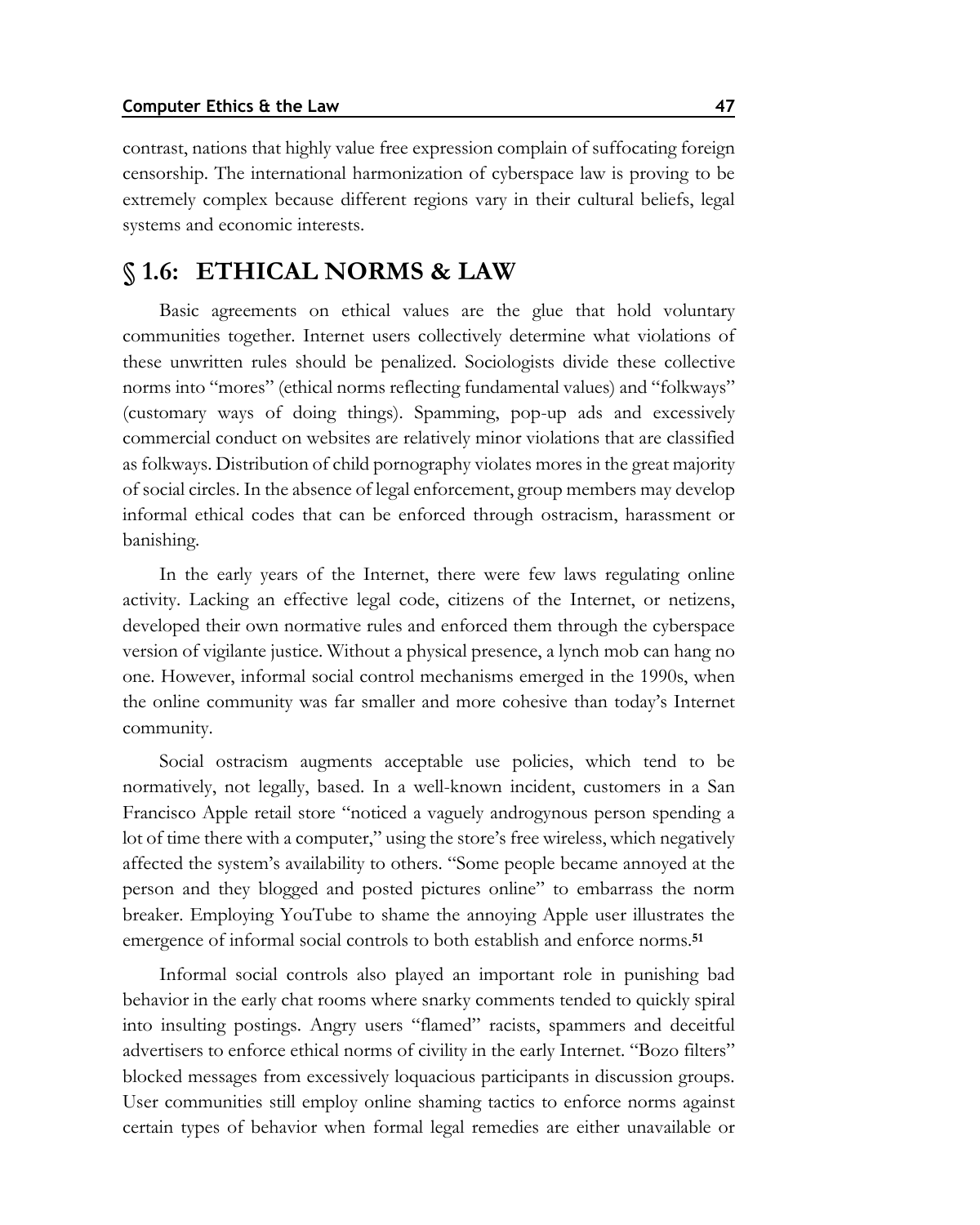impractical. Public humiliation has now been crowd sourced to outraged Internet denizens who may fire off a stream of hostile postings that attack the violator of informal norms. For example, when L.A. Fitness refused to cancel the memberships of a couple who had lost their jobs, Internet hostility led the company to reverse its policy. Cyberbullies or aggressive proponents of unpopular viewpoints would find their email systems subject to denial of service attacks or other forms of cyber harassment.

The contemporary Internet is too immense and multifaceted to be selfgoverned by the informal norms and vigilante sanctions that punished wrongdoers during the Internet's infancy. Moderators are often empowered by website owners to enforce norms against purposeful harassment or distasteful Internet postings. Networking site administrators regularly suspend subscribers for spamming, profanity, harassment or other breaches of "netiquette." At some point, moderators employ the equivalent of capital punishment for those who violate norms by permanently banning persistent rule-breakers.

Many computer game servers have automated the process of ejecting rulebreakers. When a user is banned from an online game, the reason for the exclusion is posted to shame the ex-user for his failure to follow the norms of esportsmanship. Banned posters often complain that their Constitutional right to free expression has been violated, only to find out that the First Amendment of the U.S. Constitution only applies to governmental actions, not the actions of private actors, such as website owners, private employers or social networks. Posters, of course, are free to leave a website if they disagree with its policies.

## **§ 1.7: PROFESSIONAL ETHICS**

The term "professional" has expanded in the popular lexicon to apply to dedicated practitioners of almost any specialized activity. The Professional Bike Mechanics Association promotes the interests of technicians who repair bicycles. The Professional Beauty Association is the largest and most inclusive trade organization of the beauty industry. Elite athletes, such as NFL or NBA players, label themselves as professionals because they have a strong personal drive to excel. When athletes are asked whether the team will be negatively impacted by unfavorable playing conditions, they often respond that they are professionals who will do their best no matter what unusual difficulties they encounter.

Both law and sociology consider this common use of the term "professional" to be incorrect. A profession for these scholars is an occupational group that mandates specialized educational training, credentialing and adherence to a code of ethics, such as the fields of law and medicine. Professionals owe a fiduciary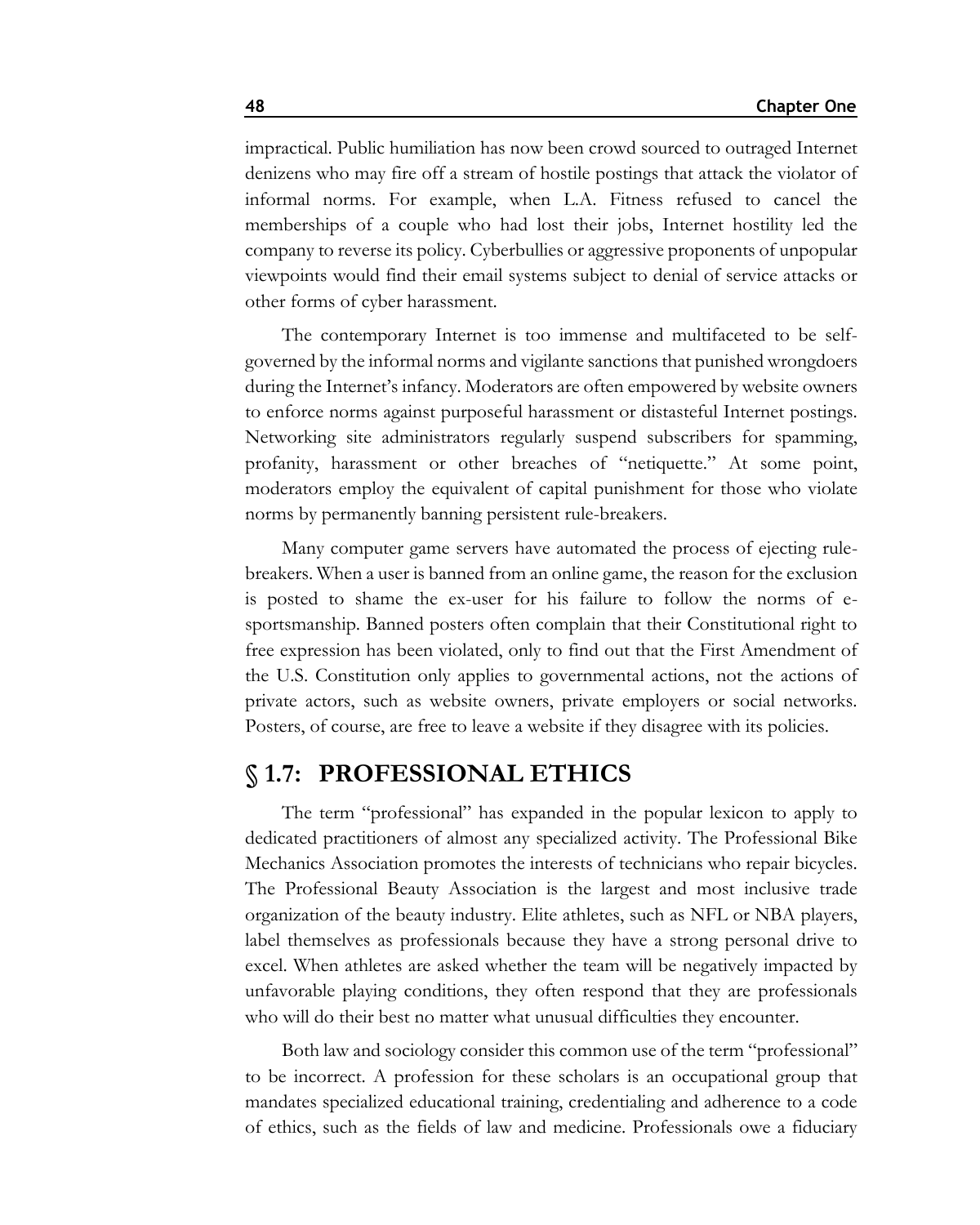duty to their client, which means that consumers have both a legal and ethical right to receive a higher duty of care. Professional ethics is a subfield of applied ethics that attempts to develop the rules of right and wrong in established professions where practitioners must make decisions beyond the expertise of ordinary persons.

### **[A] What Are Professional Ethics?**

Laws governing the traditional professions are comprised of specific duties, established by the state as necessary for maintaining social order, resolving disputes and properly distributing societal resources. Professional ethics may differ from ordinary norms of morality. A criminal defense attorney, for example, has an ethical duty to zealously represent his or her client, even if there is clear evidence of guilt. Some canons of professional responsibility are imported into formal legal duties, such as rules against disclosing the confidential information of clients or misusing client's funds. The norms of ethical communication between a doctor and patient are increasingly shaped by the legal rules that mandate confidentiality and informed consent.

Some cynics charge that the professions are hypocritical conspiracies against the public interest designed primarily to enrich its members. Critics of the legal profession, medical profession and actuaries note that professional organizations make it difficult for "competitors to set up shop. Very long qualification periods and professional bodies that give approval only to a certain number of candidates per year can be viewed as a way of keeping fee payments exorbitantly high."**<sup>52</sup>**

To become a patent attorney or patent agent, for example, it is necessary to pass the Patent Bar Examination, which is only open to individuals possessing a scientific or technical educational background. This requirement can be viewed as a valid method of ensuring the competence of patent agents, though it inevitably increases the cost of obtaining a patent.

New hardware and software developments are undermining the traditional professions and challenging their ethical codes. Smart devices using expert systems that incorporate artificial intelligence to learn and adapt over time are displacing some of the straightforward professional services. Routine legal work such as discovery is increasingly being automated through software. Bots have been designed to mount legal challenges to invalidate parking tickets. A bot has been developed enabling the victims of Equifax data breach to sue the company in small claims court without the need to retain an attorney.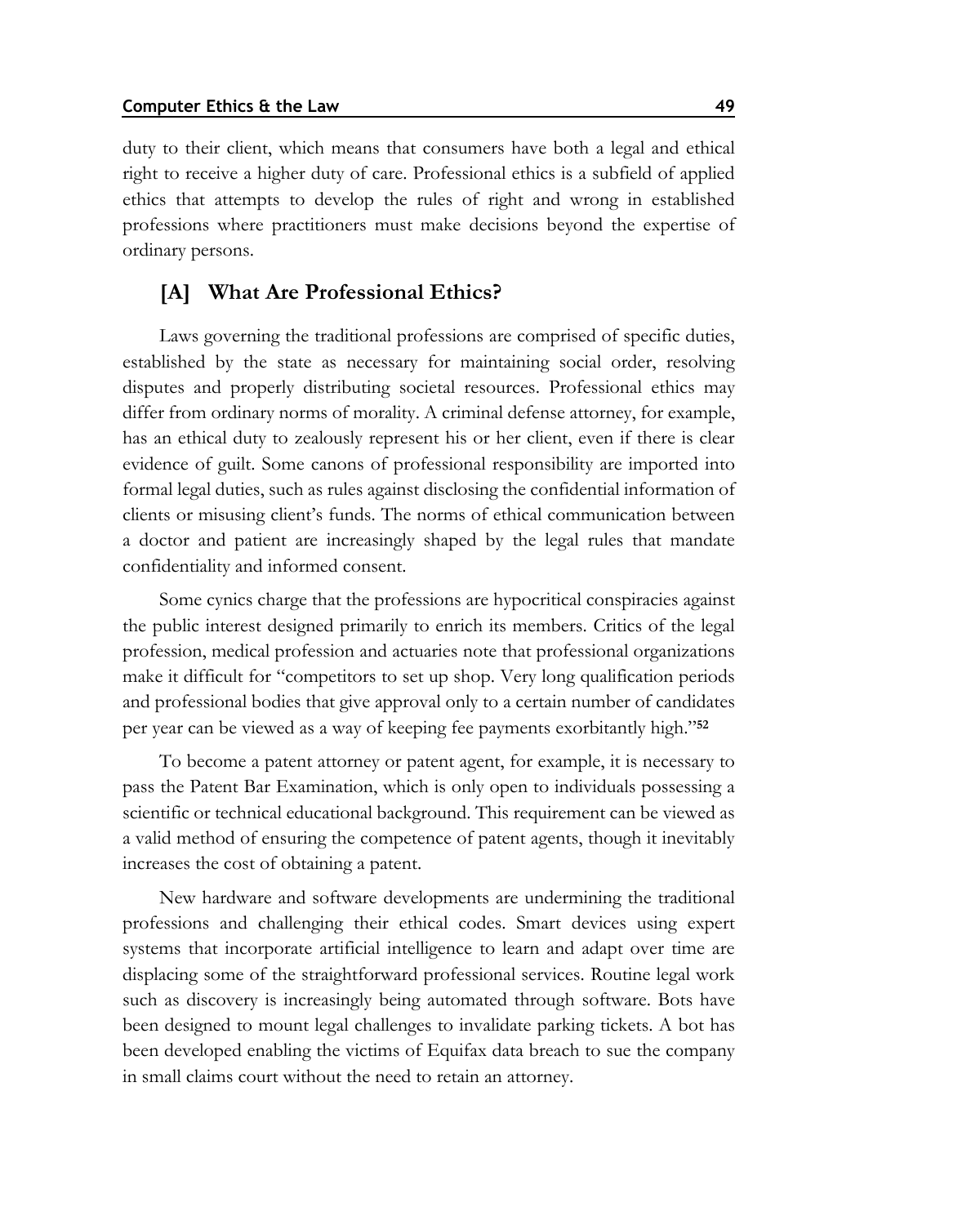Fewer lawyers are needed for reviewing legal papers and background information because software applications enable faster and more efficient data searches and document management. E-discovery enables a single lawyer to search through massive numbers of documents in seconds and to gain valuable information about whether to negotiate settlements. YouTube and other contentheavy websites use software to automatically take down infringing or illegal content.

Aggressively competitive technology companies, such as Facebook, whose long-time motto was "move fast and break things," tend to be skeptical about the relevance of rigid professional codes in their dynamic industry. Big picture thinking encourages the development of disruptive technologies that can revolutionize long established, but inefficient, corporate practices. However, this social network giant recently dropped its original motto in favor of stressing better consumer service, which suggests at least a slight move in favor of the traditional view of the need to build a reputation for high ethical standards:

We used to have this famous mantra . . . and the idea here is that as developers, moving quickly is so important that we were even willing to tolerate a few bugs in order to do it. . . . "What we realized over time is that it wasn't helping us to move faster because we had to slow down to fix these bugs and it wasn't improving our speed."**<sup>53</sup>**

Silicon Valley has come under criticism for its lack of ethical grounding. High profile startups, such as blood testing company, Theranos, the human relations management systems provider Zenefits, the loan matching company, Lending Club, and others stand accused of misrepresenting the capabilities and success of their products. Critics call for better ethical training because "more money is sloshing around (\$73 billion in venture capital was invested in U.S. startups in 2016, compared with \$45 billion at the peak of the dotcom boom, according to PitchBook), there's less transparency as companies stay private longer (174 private companies are each worth \$1 billion or more), and there's an endless supply of legal gray areas to exploit as technology invades every sector, from fin-tech and med-tech to auto-tech and ed-tech."**<sup>54</sup>**

Google, and many other leading technological companies, have enacted codes of conduct to provide ethical guidance to their employees and users. Google's Code of Conduct emphasizes the need for a moral rudder that is strong enough to guide employees in times of uncertainty:

It's impossible to spell out every possible ethical scenario we might face. Instead, we rely on one another's good judgment to uphold a high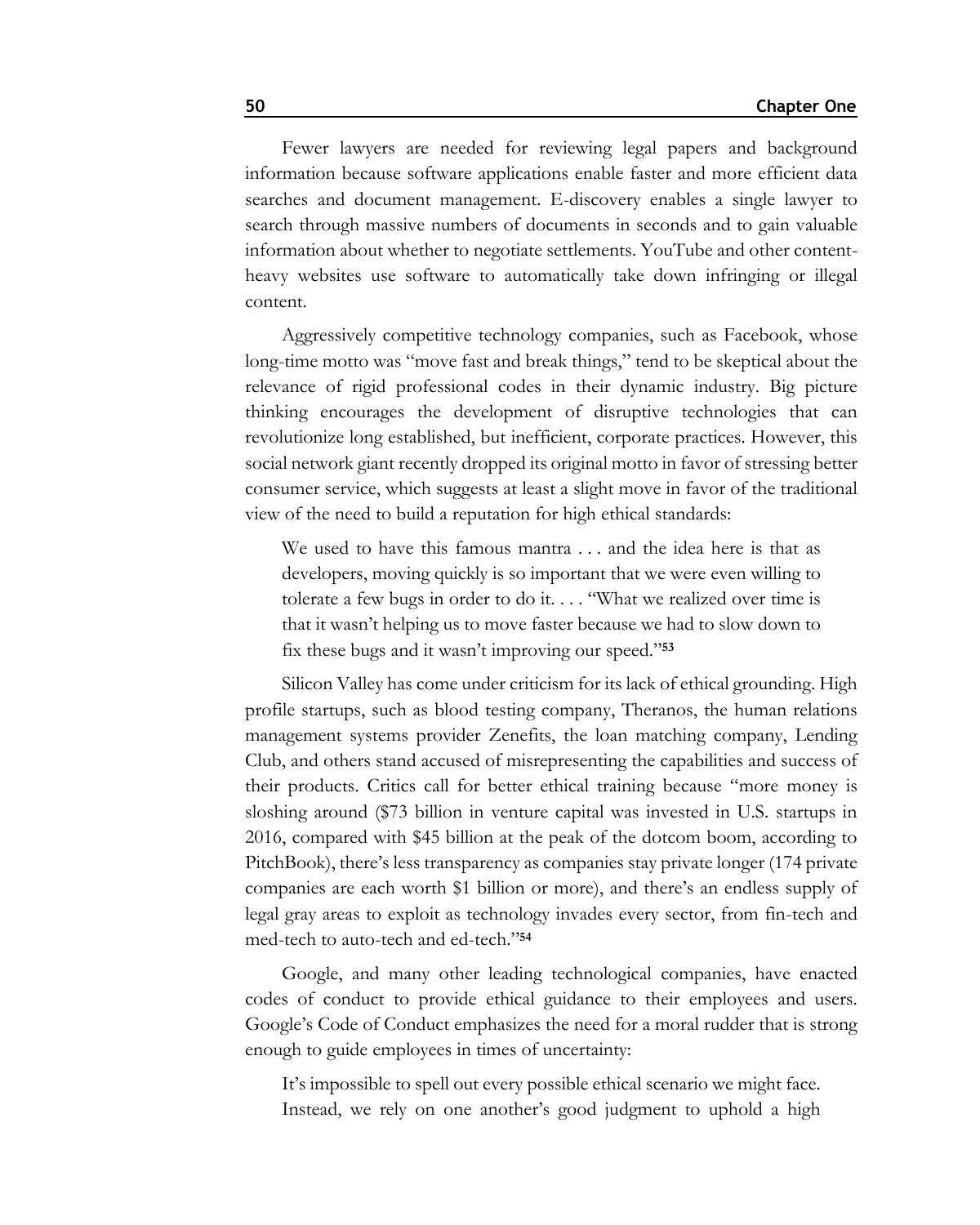standard of integrity for ourselves and our company. We expect all Googlers to be guided by both the letter and the spirit of this Code. Sometimes, identifying the right thing to do isn't an easy call. If you aren't sure, don't be afraid to ask questions of your manager, Legal or Ethics & Compliance. And remember. . . don't be evil, and if you see something that you think isn't right—speak up!**<sup>55</sup>**

Uber's reputation has been badly damaged by what is perceived as an overly aggressive workplace culture, and this is leading it to formulate a more socially acceptable set of ethical conduct guidelines. Uber is "at the center of all this evergrowing list of ethical leadership controversies. The company is accused of violating the most basic standards of business ethics to stifle competition."**<sup>56</sup>**

The #DeleteUber boycott campaign, which is protesting alleged sexist behavior within the company as well as other moral failings, has led to multiple employee resignations, substantial turnover in the board room and a significant loss of business. Travis Kalanick, Uber's founder was replaced in large part because of his perceived failure to prevent widespread unethical behavior in the company.

## **[B] Medicine as a Profession**

Information technology has yet to become an established profession such as medicine and law. The field of medicine is marked by a mandated curriculum that includes rotations, internships and residencies. Medical schools' admission criteria and their curriculums are similar across the country. After completing four years of medical school, students pursue residencies of three or four years, depending on specialty, and then optional fellowships that last a year or two. Doctors must complete national uniform testing with certification for specialties, such as emergency medicine, pediatric anesthesiology or psychiatry. Physicians who enter into doctor-patient relationships have both an ethical and a legal duty not to abandon their patients. Medical professionals, for example, do not request payment for emergency treatment when they come to the rescue of an airplane passenger who suddenly becomes ill.

The medical field's professional association, the American Medical Association, sharply limits what tasks a nurse or physician's assistant can perform independently. No such formal rule applies in the field of information technology. Computer scientists are not licensed, and there is no state or federal organization that can prohibit them from practicing in their field of expertise. State Medical Boards, in contrast, have the power to conduct a thorough investigation, and have the legal authority to revoke a physician's license.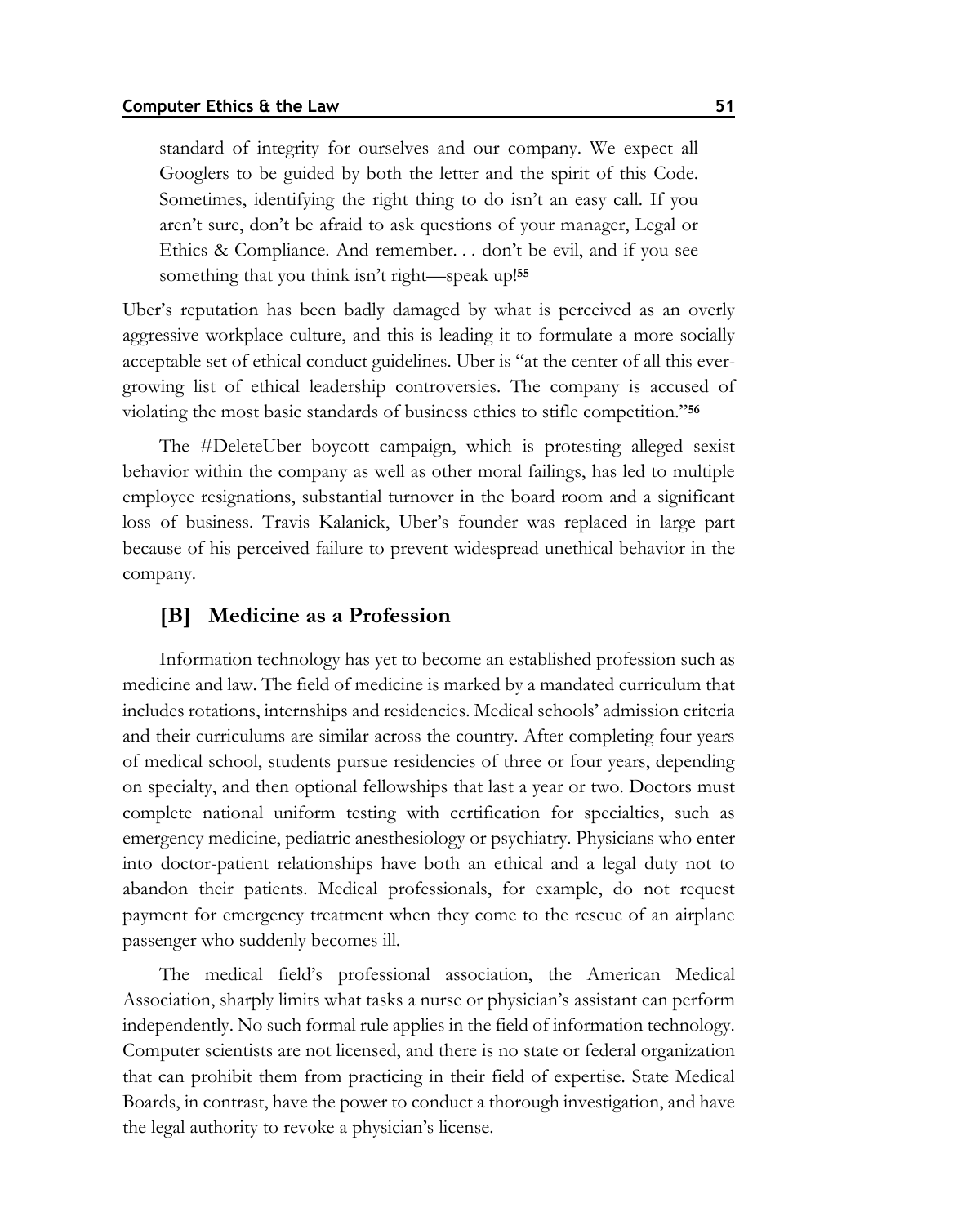In New York, for example, the Office of Professional Medical Conduct (OPMC) investigates complaints about physicians, physician assistants and specialist assistants. It also monitors practitioners who are subject to Orders of the State Board for Professional Medical Conduct. The OPMC publishes a list of all physicians, physician assistants, specialist assistants and professional medical corporations who have been disciplined since 1990, who are subject to a nondisciplinary Board Order, or upon whom charges of misconduct have been served.

State Medical Boards will suspend or revoke a doctor's license for serious ethical offenses, such as having a sexual relationship with a patient or performing surgical procedures while under the influence of alcohol. Public Citizen, a consumer rights advocacy group, believes that Medical Board oversight is too weak. The watch dog organization found slightly more than a thousand doctors were reported to the National Practitioner Data Bank due to offenses such as sexual misconduct, and subject to sanctions by medical boards or malpractice settlements over the past decade. State medical boards only acted in only one out of three cases where physicians were disciplined by hospitals or other health care organizations, or made malpractice payments related to an ethical infraction.

Expert testimony, rather than the experience of ordinary laypersons, determines whether a physician is liable for medical negligence. In a medical malpractice case, the crucial element is that the adverse event is of a kind that does not ordinarily occur unless there has been negligence. Courts require experts to testify as to the standard of care and breach, which are elements are beyond the common understanding of a typical jury. Informed consent is a negligence concept predicated on the duty of physician to disclose to the patient all pertinent information that will enable him or her to understand the risks attendant to a course of treatment.

The medical profession is regulated by legal standards as well as the ethical codes of their professional association. For example, Congress enacted the Emergency Medical Treatment and Labor Act (EMTLA) in 1986, which requires Medicare-participating hospitals that offer emergency services to provide for an appropriate medical screening examination. If the hospital determines that the individual has an emergency medical condition, the EMTLA imposes a legal duty to stabilize the patient's medical condition, even if he is insolvent. This unfunded mandate is informally referred to as an "anti-dumping law," because it is designed to keep emergency departments from saving money by refusing to provide services for indigents.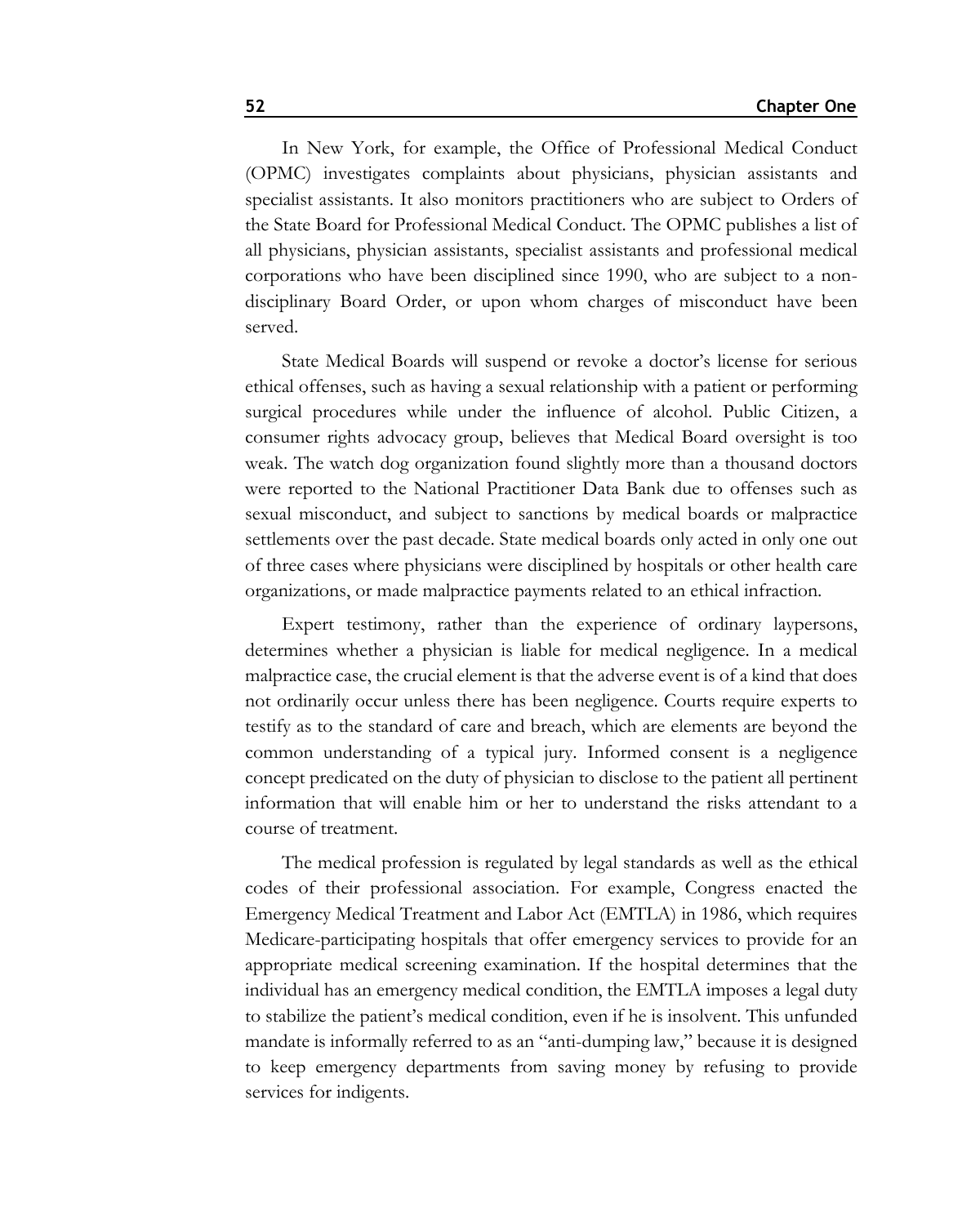#### **[C] Law as a Profession**

Law, like medicine, is an established profession with a prescribed course of formal academic study. Law students nationally take similar courses in the first year of law school. After graduation, they must pass a state bar examination in order to practice law. Lawyers who violate the rules of their profession are subject to sanctions, such as having their law license suspended or being permanently disbarred. The Virginia Bar, for example, imposes graduated punishment for violations of ethical standards:

The lawyer can receive a private reprimand or admonition for less serious rule violations; The lawyer can receive a public reprimand for more serious rule violations; The lawyer's license can be suspended for up to five years, during which time the lawyer cannot practice law; or The lawyer's license can be revoked.

All U.S. attorneys must pass a Multistate Professional Responsibility Examination (MPRE) before they can practice law. The purpose of the MPRE is to assess a law graduate's knowledge and understanding of the specialized code of professional ethics followed by legal professionals. Professional ethics for lawyers are enforced by state bar organizations. In Massachusetts, it is the Board of Bar Overseers, whereas in Virginia, it is the Virginia State Bar (VSB). These state organizations develop lawyer-run disciplinary systems to determine whether a lawyer has violated legal ethics rules and, if so, what the appropriate discipline should be.

Professional associations serve their members by providing a variety of services, such as informing them of important new social, political and technology developments and risks. Bar Associations, for example, are educating their members about "social engineering" hoaxes, which have victimized many lawyers. In these "spear-phishing" attacks, cyber criminals target attorneys who have websites or have posted information about their bar membership. "Often, the emails contain accurate information about victims obtained via a previous intrusion, or from data posted on social networking sites, blogs or other websites. This information adds a veneer of legitimacy to the message, increasing the chances that victims will open the e-mail and respond as directed."**<sup>57</sup>** These phishing schemes will frequently involve fraudulent checks. Scammers frequently access attorneys' email address books to forward:

the e-mail from one attorney to another giving the appearance that it is a referral. It is apparently a scam enlisting attorneys to prepare legal documents upon receiving a cashier's check deposited in trust accounts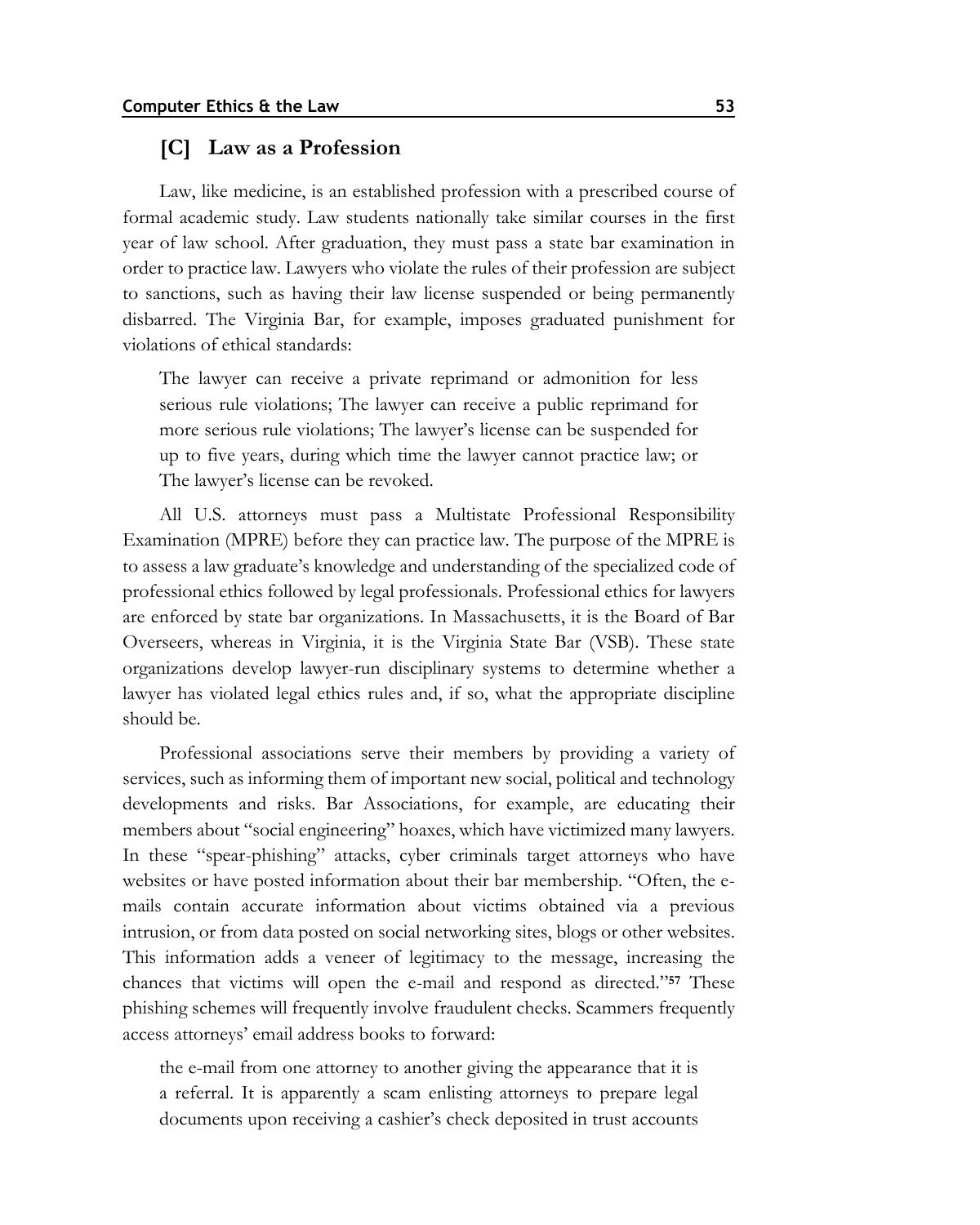with an overpayment of legal fees being returned to the scammer from the attorney's trust account. The initial payment is fraudulent.**<sup>58</sup>**

#### **[D] Computer Science Is Not a Traditional Profession**

Computer science meets all the qualifications of being a scientific discipline, but satisfies almost none of the criteria for being a traditional profession. Software engineering is a relatively new field without a prescribed curriculum or credentialing. Computer scientists have no formal educational requirements or established industry standards as in medicine and law. Lacking licensure requirements, software-coding boot camps are sprouting up across America.

In contrast to the in-depth education required for the four-year computer science degree, coding boot camps promise to make their students ready for employment in a few months at a tenth of the cost. These are the trade schools for the information age. In contrast, paralegals are required to be closely supervised by licensed attorneys just as licensed medical doctors, no matter what their level of skill and practical experience, supervise registered nurses.

Computer scientists cannot be reprimanded, suspended or prohibited from practicing in their field, as they have no professional associations or boards that have the power to police their practices. Whether professionalization is necessary or even desirable is an open question. Most computer practitioners resist traditional professionalization, viewing it as a barrier to innovation, anticompetitive and exclusionary. Computer science may never follow the path of law and medicine.

One exception to this resistance is the Professional Engineers Ontario (PEO). The province of Ontario, which accounts for nearly forty percent of Canada's population, has a strong professional organization that is empowered to investigate engineers who violate the organization's code of professional ethics and to bar violators from practicing their profession within its jurisdiction.**<sup>59</sup>**

Skilled hackers may be hired as computer security experts with minimal formal training, while alternatively, someone who learns a great deal of law while in prison could not simply become an attorney. Frank William Abagnale, Jr., a master conman and imposter, whose criminal career and imprisonment is chronicled in the book and movie, *Catch Me If You Can*, is advertising his expertise in countering forgery, embezzlement, and the theft of documents.

Abagnale's history of illegal activities is considered by some to be a better qualification for combating crime than having an advanced degree in computer security. Law or medicine, in contrast, does not permit self-taught individuals to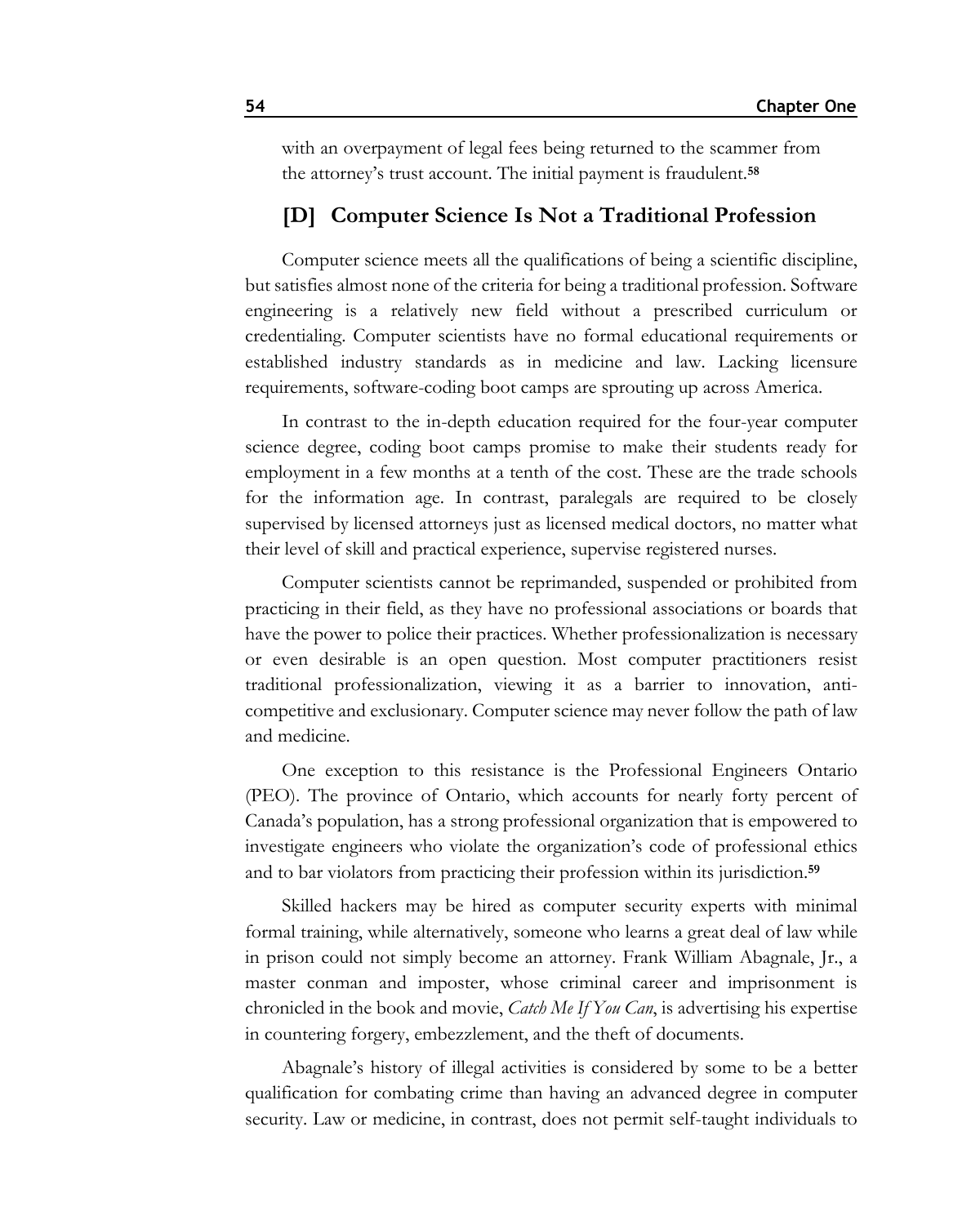practice in any independent capacity, despite their skill level. In the field of information technology, results are generally valued over formal educational credentials.

Even though computer science requires advanced expertise that is beyond the understanding of typical members of the lay public, courts do not recognize computer malpractice because this field does not have a governing body (such as a state bar association), an enforceable code of professional ethics or licensing laws. Judges have uniformly rejected attempts to apply a professional standard of care to software engineers, designers or consultants.

## **CONCLUSION**

The rapid evolution of information technologies far outpaces the ability of computer ethics to keep up. Consequently, the study of computer professional ethics must center on general rules of applied ethics. Uses, misuses and abuses of technologies are hotly debated in the information era as practitioners struggle with common ethical issues such as:

Is it wrong for a system operator to disclose the content of employee email messages to employers or other third parties?

Should individuals have the freedom to post discriminatory, degrading and defamatory messages on the Internet?

Is it wrong for companies to use data-mining techniques to generate consumer profiles based on purchasing behavior, and should they be allowed to do so?

Should governments design policies to overcome the digital divide between skilled and unskilled computer users?**<sup>60</sup>**

Each of these decisions is not merely a matter of personal beliefs about right and wrong. The legal system may punish those who violate the laws that regulate these thorny issues.

When can corporations release software that they know contains design defects in order to win an early market share? Is it sufficient to electronically send patch after patch to fix software vulnerabilities that are discovered by hackers, or after examining the causes of system failures? Different ethical perspectives offer varying conclusions. Chapter Two will describe and apply the five leading ethical perspectives used to analyze and resolve moral dilemmas arising out of rapid advances in information technology.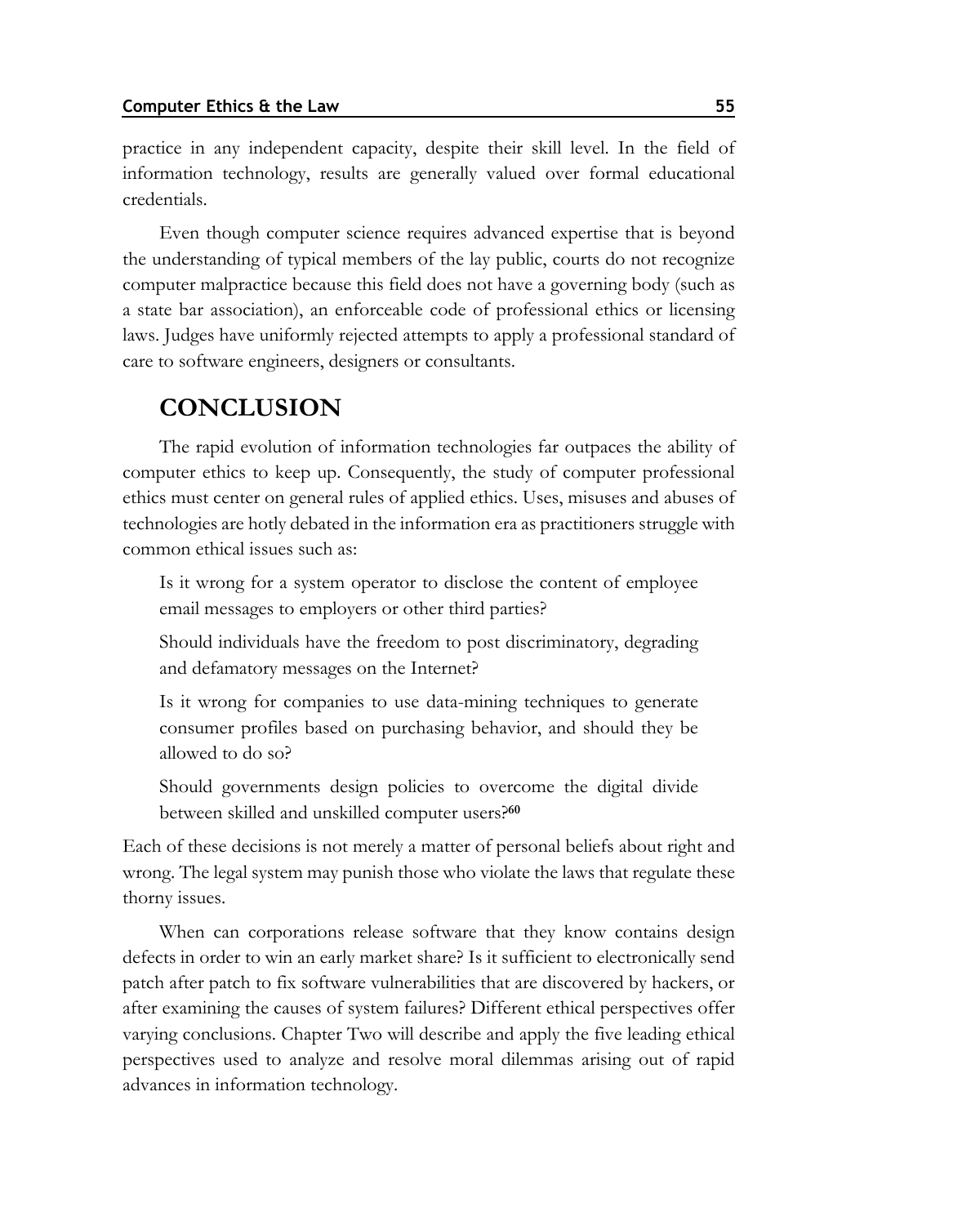#### **REFERENCES FOR CHAPTER ONE**

 EDWIN PATTERSON, JURISPRUDENCE: MEAN AND IDEAS OF THE LAW (Brooklyn, New York: The Foundation Press, Inc., 1953) at 284.

 Daisuke Wakabayashi, *Google Fires Engineer Who Wrote Memo Questioning Women in Tech*, THE NEW YORK TIMES (August 7, 2017).

 *Fired Google Engineer Damore Says the Company is Hiring and Promoting Workers Based on Race or Gender*, CNBC.com (August 14, 2017).

*Id.*

 BENJAMIN N. CARDOZO, THE GROWTH OF THE LAW (New Haven, Connecticut: Yale University Press, 1973) at 19–20.

 Tim Harford, *Why Didn't Electricity Immediately Change Manufacturing?* BBC WORLD SERVICE (August 21, 2017).

 Vivek Wahwa, *Law & Ethics Can't Keep Pace with Technology*, MIT TECHNOLOGY REVIEW (April 15, 2014).

 Richard M. Nixon, *Changing Rules of Liability in Automobile Accident Litigation*, 3 LAW & CONTEMPORARY PROBLEMS 476 (1936).

Michael Frank, *The 13 Most Dangerous Car Interiors in History*, POPULAR MECHANICS (April 18, 2011).

 *[Henningsen v. Bloomfield Motors](https://www.westlaw.com/Document/Ib6b722d833db11d98b61a35269fc5f88/View/FullText.html?transitionType=Default&contextData=(sc.Default)&VR=3.0&RS=da3.0&fragmentIdentifier=co_pp_sp_162_99)*, 161 A.2d 69, 99–100 (1960) (finding no contractual privity for breach of warranty in accident arising out of a malfunctioning automobile steering system).

[32 N.J. 358, 161 A.2d 69 \(1960\).](http://lawschool.westlaw.com/shared/westlawRedirect.aspx?task=find&cite=32+N.J.+358&appflag=67.12)

*Henningsen*, 32 N.J. at 384, 161 A.2d at 84 (finding liability against both Chrysler and Bloomfield).

2 Restatement (Second) § 402A, comment (a).

*Bensusan Restaurant Corp. v. King*[, 126 F.3d 25 25 \(2d Cir. 1997\).](https://www.westlaw.com/Document/I654aabb8942a11d993e6d35cc61aab4a/View/FullText.html?transitionType=Default&contextData=(sc.Default)&VR=3.0&RS=da3.0&fragmentIdentifier=co_pp_sp_506_25)

[74 F.3d 701 \(6th Cir. 1996\)](https://www.westlaw.com/Document/Iad57636591d411d9bc61beebb95be672/View/FullText.html?transitionType=Default&contextData=(sc.Default)&VR=3.0&RS=da3.0) cert. denie[d 117 S. Ct. 74 \(1996\).](https://www.westlaw.com/Link/Document/FullText?cite=117SCT74&VR=3.0&RS=da3.0)

*Miller v. California*[, 413 U.S. 15, 32 \(1973\).](http://lawschool.westlaw.com/shared/westlawRedirect.aspx?task=find&cite=413+U.S.+15&appflag=67.12)

Asher Schecter, *Is There a Case to be Made for Political Anti-Trust?,* PRO-MARKET (April 28, 2017).

 Scott Shane & Vindu Goel, *Fake Russian Facebook Accounts Brought for \$100,000 in Political Adds*, THE NEW YORK TIMES (September 6, 2017).

 Christopher Mims, *Facebook Is Still in Denial About Its Biggest Problem*, THE WALL STREET JOURNAL (October 1, 2017).

Tanya Dua, *Here's Facebook's Latest Move in the War on Fake News*, BUSINESS INSIDER (August 28, 2017).

 ERIC T. SCHEIDERMAN, NEW YORK STATE ATTORNEY GENERAL, OBSTRUCTED VIEW: WHAT'S BLOCKING NEW YORKERS FROM GETTING TICKETS (2017) at 1.

*Id*. at 3–4 (Executive Findings).

 Free Exchange: Algorithms and Antitrust, *How Price-Bots Can Conspire Against Consumers—and How Trustbusters Might Thwart Them*, THE ECONOMIST (May 6–12) at 71.

*Id*.

 Leslie Morris, *Rating Systems May Discriminate Against Uber Drivers,* CORNELL CHRONICLE (December 15, 2016).

Laura Sydell, *Can Computers Be Racist? The Human-Like Bias of Algorithms*, NPR (March 14, 2016).

Jeff Larson et al., *How We Analyzed the Recidivism Algorithm*, PRO PUBLICA, (May 23, 2016).

 Tom Dotan and Reed Albergotti, *Amazon Echo and the Hot Tub Murder*, THE INFORMATION (December 27, 2016).

 Evan Andrews, *10 Things You May Not Know About the Pony Express*, HISTORY CHANNEL, HISTORY.COM (June 10, 2016).

Mary Ellen Biery, *The Ten Fasting Growing Industries in the U.S.*, FORBES (April 9, 2017).

 Software & Information Industry Association, *The U.S. Software Industry: An Engine for Economic Growth and Employment*, SIIA White Paper (2014) at 2.